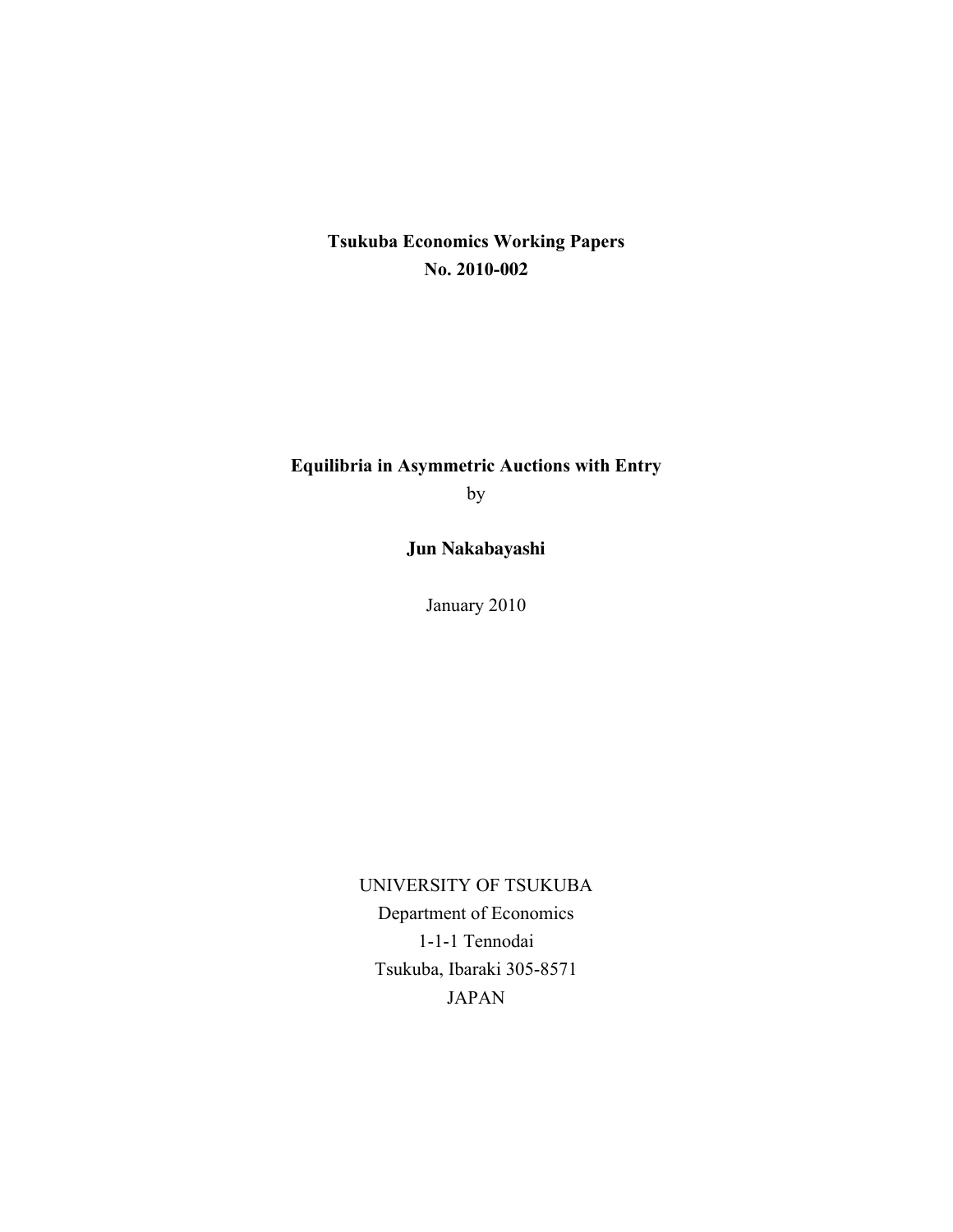# Equilibria in Asymmetric Auctions with Entry

Jun Nakabayashi<sup>∗</sup>

January 26, 2010

#### Abstract

Regarding optimal design in the private value environment, there is an unsolved discrepancy in the literature regarding asymmetric auctions and auctions with endogenous participation; Literature on the former suggests that well-designed distortive mechanisms are optimal (revenue maximizing) assuming the bidding costs are negligible, while that on the latter insists that the mechanisms with free entry and no distortion are optimal provided that the potential bidders are *ex ante* symmetric.

This paper is the first attempt to reconcile the two views by establishing a model for asymmetric auctions with costly participation. The main findings are threefold; First, an optimal outcome is possible if and only if the mechanism is ex post efficient. Second, without any participation control, a coordination problem is likely in which only the weak bidders participate and the *strong* bidders stay out. Finally, there is an entry fee/subsidization scheme which, together with an ex post efficient mechanism, induces the optimal outcome as a unique equilibrium.

Key words: auctions, endogenous participation, asymmetric bidders JEL classification: C72, D44, L22

#### 1 Introduction

In high-valued asset or procurement auctions, the costs for preparing bids are typically non-trivial. The costs each bidder incurs prior to bidding range from information acquisition costs to transportation costs and even opportunity costs of awarding. Potential bidders who anticipate that bidding is unprofitable may hesitate to do so; therefore, designing a mechanism that accounts for the bidder's endogenous participation is crucial for the auction to be successful. The model of auction with endogenous entry has received

<sup>∗</sup>Doctoral Program in Economics, Graduate School of Humanity and Social Sciences, University of Tsukuba Tenodai 1-1-1, Tsukuba, Ibaraki 305-8571. Tel.: +81(29)853-7432, e-mail: nakabayashi@dpipe.tsukuba.ac.jp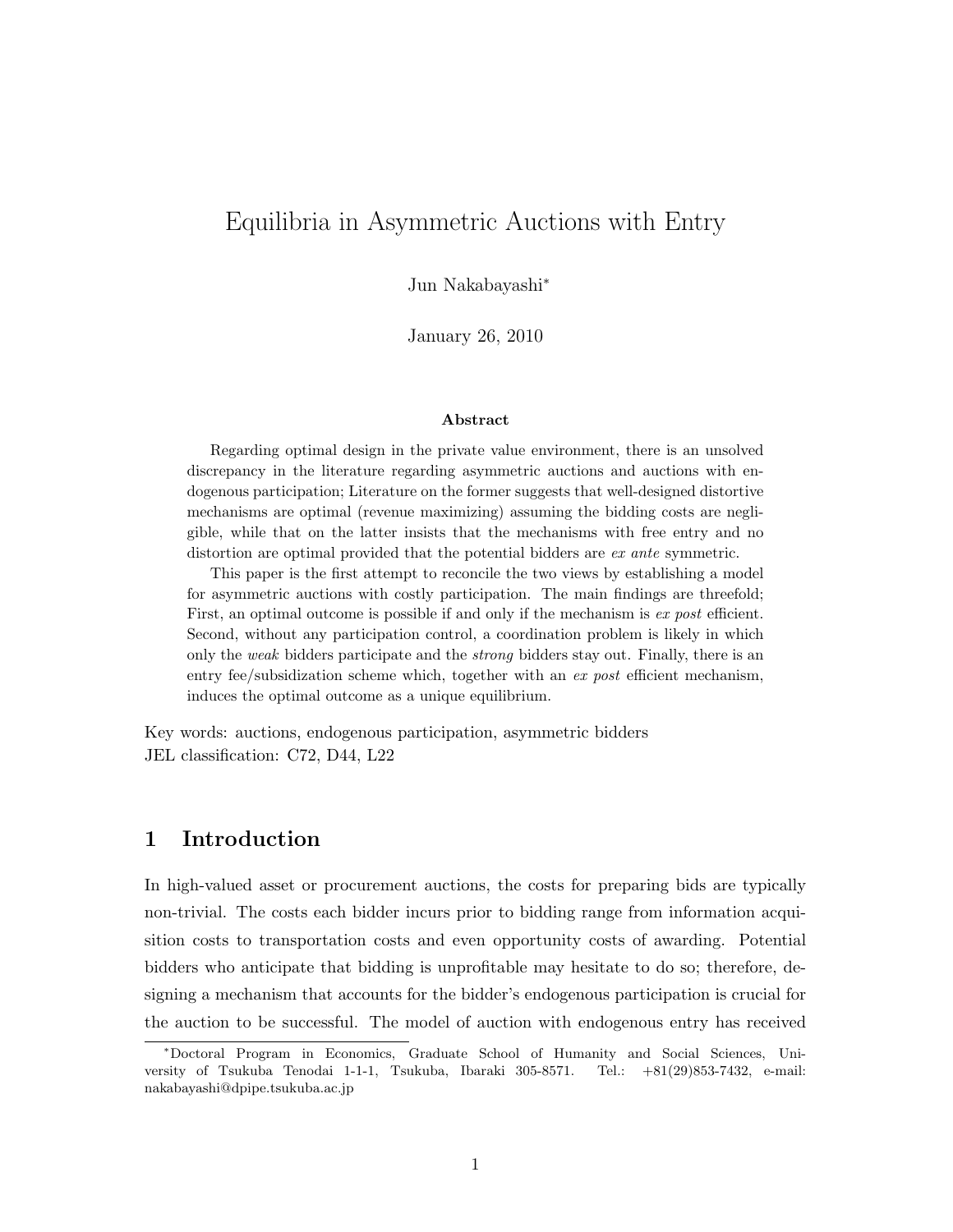comprehensive analysis motivated by such practical situations faced by the auctioneer (e.g., McAfee and McMillan (1987), Engelbrecht-Wiggans (1993), Levin and Smith (1994), Kjerstad and Vagstad (2000), Ye (2004)). Furthermore, empirical studies of auctions with endogenous participation are growing following the development in the theoretical endogenous participation models.<sup>1</sup>

The notable insights presented in the existing literature, however, crucially depend on the assumption that all the potential bidders are ex ante identical. This strong assumption may result in analyses being restrictive. Consider the case, for example, where a limited number of bidders participate frequently but there are many other potential bidders who rarely enter the auction. The question of whether revenue-maximizing auctioneers should precommit to running a distortive auction to encourage entry by one-shot customers or give up promoting competition and simply set an entry fee to extract more surplus from the frequenters must be asked. The possibility that one-shot customers have a higher valuation for an item must also be examined. Furthermore, it must be determined whether more entries and stronger competition create higher revenue for the seller. The existing studies provide an ambiguous prediction for auctions with asymmetric potential bidders.<sup>2</sup>

In this research, we provide the first theoretical analysis for asymmetric auctions with endogenous participation. The model we establish is an extension of the model of auctions with costly participation, in which risk-neutral potential bidders randomize their participation in the auction. The bidders who actually enter incur a fixed participation cost and acquire their private information. In this formulation, we relax the symmetric assumption in the following manner. First, we suppose that potential bidders consist of two groups and that the bidders in each group participate in the auction with probability  $p_1$  for one group and  $p_2$  for the other.<sup>3</sup> The equilibrium we focus on in this paper is the *type-symmetric* mixed-strategy entry equilibrium which is constituted by a pair of probabilities  $(p_1, p_2)$ . Second, we consider that the potential bidders in one group may be stronger than those in the other group, *i.e.*, the value distribution of a group of bidders stochastically dominates that of the remaining bidders.<sup>4</sup>

It is shown that there is at least one and typically multiple type-symmetric equilibria.

<sup>&</sup>lt;sup>1</sup>See *e.g.* Athey and Haile  $(2006)$ .

<sup>&</sup>lt;sup>2</sup>The theoretical model provided by Pevnitskaya (2003a) characterizes an equilibrium with asymmetric bidders that assumes that different potential bidders have different risk attitudes. Pevnitskaya finds that some bidders who are less risk-averse tend to participate in auctions more frequently than others in equilibrium provided that each bidder's risk attitude is common knowledge. However, the equilibrium bidding function analyzed in her study is essentially symmetric.

<sup>&</sup>lt;sup>3</sup>Although the model considers only two groups, it can be extended to a case involving three or more groups.

<sup>4</sup>There can be many forms of asymmetry. Our model does not restrict the form of asymmetry to stochastic dominance.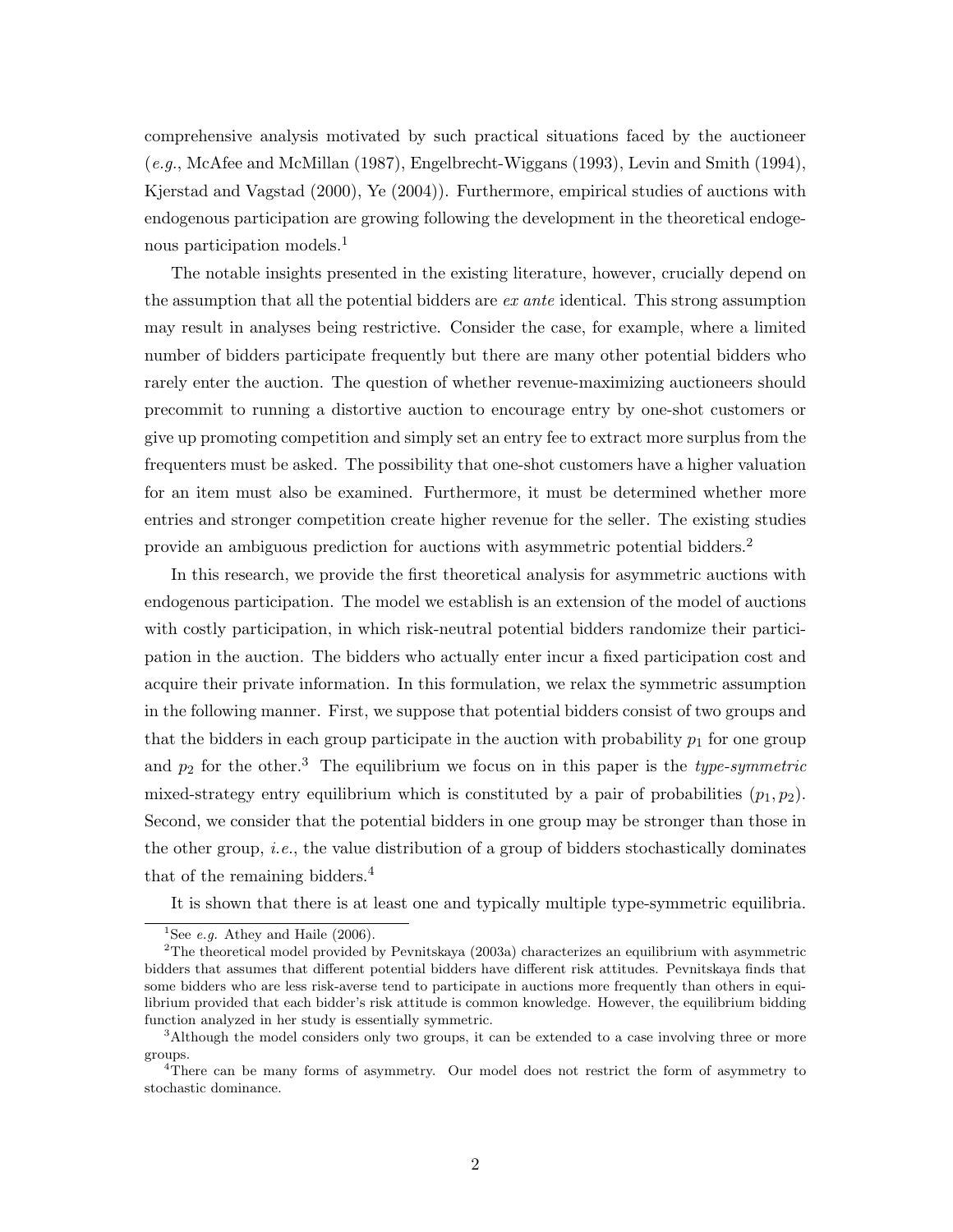In some cases, a group of weak potential bidders enters with positive probability, and all the strong bidders stay out in equilibrium. We then demonstrate that, if the mechanism is ex post efficient, participation is always efficient in the sense that the expected marginal contribution of an additional participant to social surplus equals the marginal costs for participation. However, we also show that the "efficient entry" is not always optimal for the seller and society. Due to the stochastic entry process, some equilibria are more likely to end up with "too many" or "too few" bidders. These coordination costs are another source of efficiency loss, which makes all the efficient entry equilibria sub-optimal, except one. In the case of symmetric potential bidders, for example, a symmetric equilibrium creates the lowest revenue because of the highest coordination costs among equilibria.

It must be asked, therefore, how, when facing such a multiplicity problem, the auctioneer induces optimal participation. Our model suggests that, by introducing a participation fee/subsidization contingent on the realization of participation, the desired entry is always induced as a unique equilibrium regardless of the form of asymmetry. Moreover, the transfer scheme enables auctioneers to extract the entire surplus generated by the auction. Hence, sellers can implement the optimal entry by using a simple auction (English or second-price sealed-bid auction) with a well-chosen monetary transfer scheme.

These findings shed new light on the literature of auctions with asymmetric bidders as well as auctions with endogenous participation; First, our results contradict the theorems for an optimal design problem with a fixed number of bidders, which assert that a positive reservation price or some distortive allocation favoring a group of bidders improves revenue for the seller (e.g., Riley and Samuelson (1981), Myerson (1981), Bulow and Roberts (1989), McAfee and McMillan (1989)). However, this argument ignores the point that the rent extraction from a group of potential bidders could depress their participation. Our results illustrate that ex post efficiency is essential for efficient entry and, thus, for optimal outcome, taking endogenous participation into account. It follows that any distortive mechanism entails the sub-optimal outcome in asymmetric auctions with potential bidders.

Second, the optimality of ex post efficient mechanisms challenges the ranking theorems. In asymmetric auctions, revenue ranking between first- and second-price mechanisms is generally ambiguous. This ambiguity, however, disappears, considering entry. We show that, by asymmetry, first-price auctions may attract more or fewer bidders, but the resulting excessive or deficient entry inflicts a greater burden on the seller, who bears all the participation costs. This story can easily be extended to the case of asymmetric auctions with affiliated private value (APV). Since affiliation gives greater advantage to secondprice mechanisms, first-price mechanisms are still dominated by second-price mechanisms under the APV environment.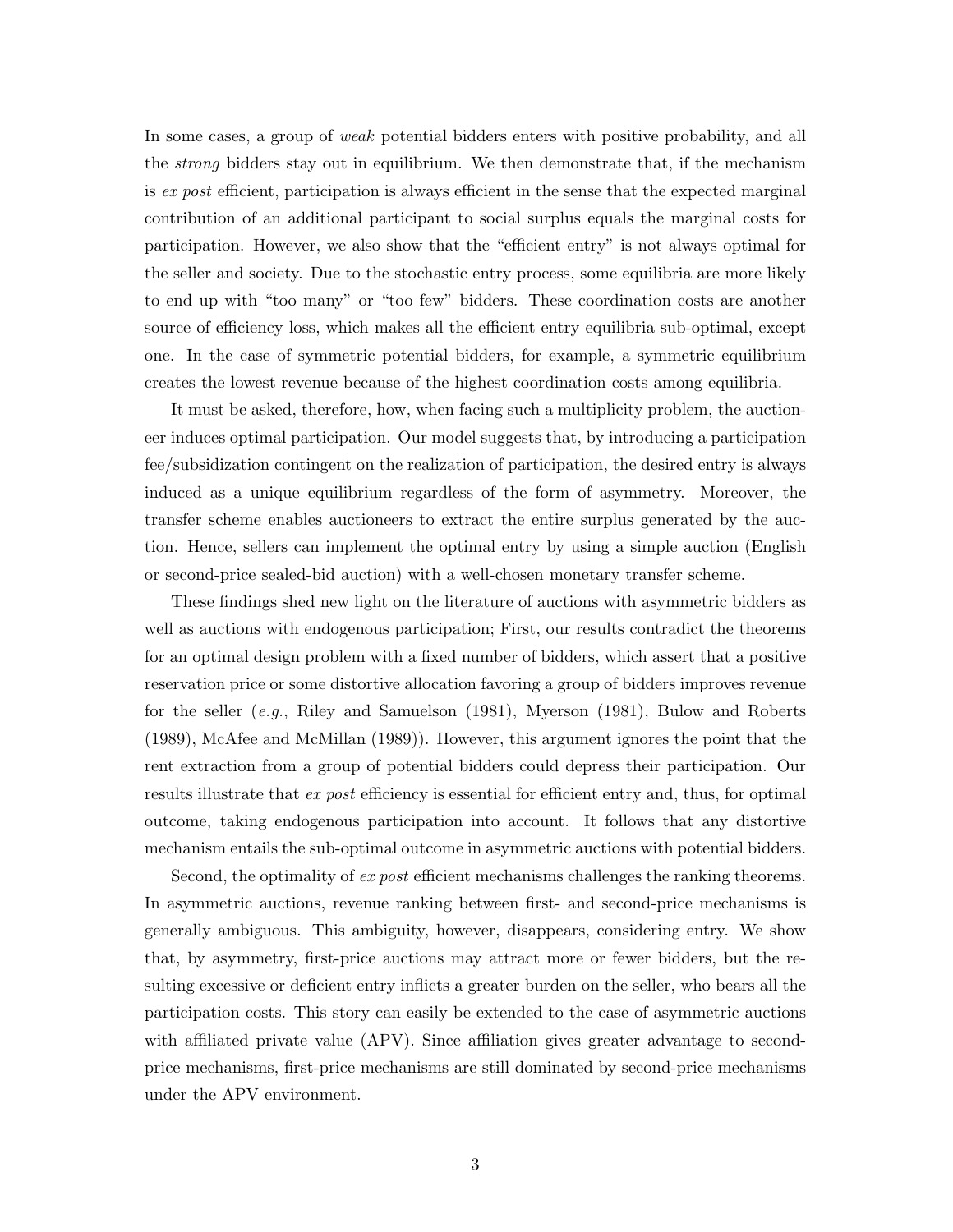Third, our model extends the theoretical analysis of auctions with endogenous participation in several aspects. There are two groups of literature for auctions with costly participation, investigating either an asymmetric equilibrium (e.g., McAfee and McMillan  $(1987)$  or a symmetric equilibrium  $(e.g., \text{Levin and Smith } (1994))$ . We provide a general theory that analyzes both simultaneously. This enables us to obtain a ranking method for social surplus and revenue across equilibria. Furthermore, the theorem is robust in cases of heterogeneous potential bidders. The symmetry assumption is somewhat disturbing since it is violated if it is common knowledge that some potential bidders are even slightly likely to have higher valuation for the item.

Finally, our results provide a theoretical background for the experimental analysis for auctions with endogenous participation. Pevnitskaya (2003b) observed evidence in laboratory experiments that some subjects are more likely to participate than the others. Since we show that the participation game is similar to a coordination game in which there are multiple equilibria, such an outcome is possible as an equilibrium.

The reminder of this paper is organized as follows; In Section 2 we describe the model. The Discussion is provided in Section 6. Section 7 is the conclusion. Proofs are presented in an appendix.

## 2 Model

Consider a risk-neutral seller auctions a single indivisible item to two groups of risk-neutral potential bidders with unit demand. Suppose that there are  $N<sub>\tau</sub>$  potential bidders in group  $\tau \in \{1,2\}$ , and let  $\mathcal{N}_{\tau} \equiv \{1, \cdots, N_{\tau}\}\$  denote the index set of group  $\tau$  potential bidders.

The transaction is described as a two-stage game. In the second stage, an auction takes place with  $n = (n_1, n_2)$  actual bidders to allocate the item subject to an allocation rule set by the auctioneer. In the first stage, each potential bidder simultaneously makes his or her decision to incur a fixed participation cost  $c_{\tau}$  and enter the auction game.

Throughout this paper, we suppose private values, *i.e.*, that one buyer's signal does not affect the other's preferences. Each bidder draws his or her own signal denoted by  $\sigma$ , which is, without loss of generality, uniformly distributed between 0 and 1. The value of the item for a bidder in group  $\tau$  is captured by the valuation function  $v_{\tau} : [0,1] \to \mathbb{R}_+,$ which is strictly increasing and continuously differentiable. Finally, the seller's value for the item is normalized to equal zero.

The auction game consists of a set  $B^i_\tau \in B$  of bids for each bidder, an allocation rule  $x(\cdot|n): B \to [0,1]^n$ , and a payment rule  $k(\cdot|n): B \to T^n$ . If the *i*th bidder in group  $\tau$  chooses a bid  $b^i_\tau \in B^i_\tau$ , then, given a bid profile  $b = (b_1^1, \ldots b_1^{n_1}, b_2^1, \ldots b_2^{n_2})$ , the bidder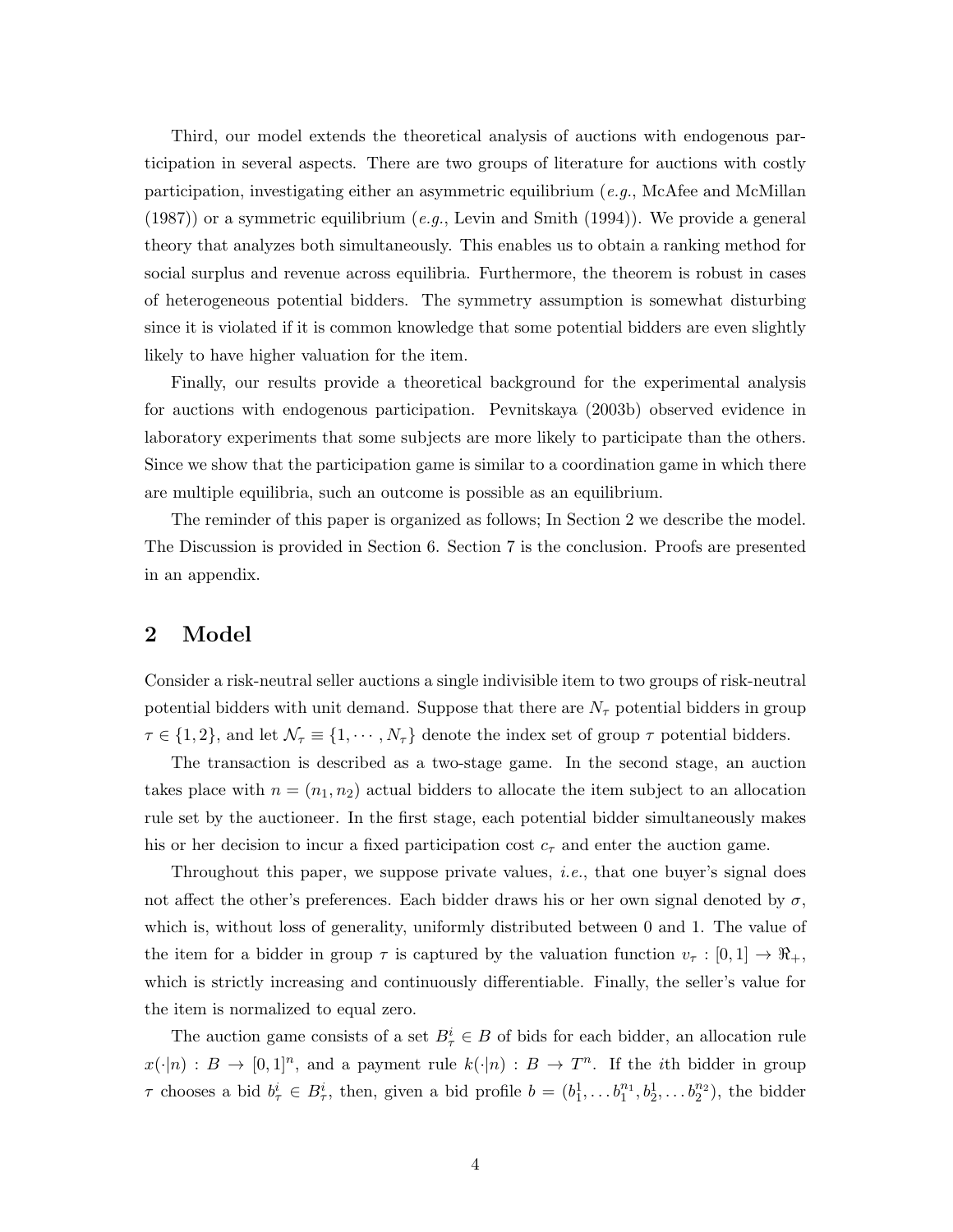obtains the item with probability equal  $x^i_\tau(b|n) \in [0,1]$  and makes the expected payment  $k^i_\tau(b|n)$  to the seller.

The entry game begins with the seller's announcement on the assignment rule  $\xi =$  $(\xi_1,\xi_2)$  with  $\xi_{\tau}$  :  $\times_{n\in\mathcal{N}}\xi_{\tau}(b|n)$  and  $\xi_{\tau}(b|n) = (\xi_{\tau}^1(b|n),\ldots,\xi_{\tau}^{n_{\tau}}(b|n))$ , the payment rule  $k = (k_1, k_2)$  with  $k_\tau : \times_{n \in \mathcal{N}} k_\tau(b|n)$  and  $k_\tau(b|n) = (k_\tau^1(b|n), \dots, k_\tau^{n_\tau}(b|n))$ , and the transfer schedule  $y = (y_1, y_2)$  from the seller to the participants with  $y_\tau : \times_{n \in \mathcal{N}} y_\tau(n)$  for  $\tau = \{1, 2\}.$ Given  $\{\xi, k, y\}$ , each of  $N_1 + N_2$  potential bidders simultaneously makes their entry decision by assigning a probability  $p_{\tau}^{i}$  on his or her entry. Those who actually participate in the auction observe n, incur a participation cost  $c_{\tau}$ , obtain a monetary transfer  $y_{\tau}(n)$  and bid following a Nash bidding strategy  $\beta^i_\tau(\sigma|n)$ .

Now, let  $\pi^i_\tau(n|\xi, k)$  denote the expected payoff of a bidder in group  $\tau$  from the auction prior to drawing his or her private information. Then, the net gain of the bidder from participating in the auction,  $u^i_\tau(n|\cdot)$ , is given by

$$
u_{\tau}^{i}(n|\xi,k,y) = \pi_{\tau}^{i}(n|\xi,k) + y_{\tau}(n) - c_{\tau}.
$$
 (1)

Throughout the paper, we focus on the class of transfer schemes Y such that  $y_\tau(n)$  is decreasing in n. We also suppose that  $\pi_\tau(n|x_\tau)$  is decreasing in n so that  $u_\tau(n|x_\tau, y_\tau)$  is decreasing in *n*. Therefore, there are a set of pairs of numbers  $n^* = (n_1^*, n_2^*)$  such that  $u_{\tau}(n_{\tau}^*, n_{-\tau}^*|\cdot) \geq 0 > u_{\tau}(n_{\tau}^*+1, n_{-\tau}^*|\cdot)$  for some  $\tau = \{1,2\}$ .<sup>5</sup> To keep the model general, we do not assume that the participation costs c must be moderate. Therefore, for some  $n^*_{-7}$ , we could have  $n^*_{\tau} = 0$  or  $n^*_{\tau} > N_{\tau}$ .

Hereafter, our analysis will proceed backward, beginning with the analysis of the second-stage auction game. After we obtain the equilibrium bidding strategy and the associated ex ante expected payoffs from the auction, we will investigate the entry decision in the first stage.

## 3 The Nash bidding strategy in asymmetric auctions

By the Revelation Principle, the asymmetric auction analyzed here can be described as the incentive-compatible (IC) direct-selling mechanism. Let  $\sigma_{\tau} = (\sigma_{\tau}^1, \ldots, \sigma_{\tau}^{n_{\tau}})$ . Then, given a report profile on signals  $\sigma = (\sigma_{\tau}, \sigma_{-\tau})$ , a direct mechanism is characterized as an allocation rule  $x(\sigma|n) = \{x_\tau^i(\sigma|n)\}_{i \in n_\tau, \tau \in \{1,2\}}$  and a payment rule  $\lambda(\sigma) = \{\lambda_\tau^i(\sigma)\}_{i \in n_\tau, \tau \in \{1,2\}}$ , where  $x_{\tau}^{i}(t) \in [0,1]$  is the probability with which the *i*th bidder in group  $\tau$  obtains the item and  $\lambda^i_\tau(t)$  is the expected payment the bidder makes to the auctioneer when  $\sigma$  is reported.

<sup>&</sup>lt;sup>5</sup>Throughout, we assume that, for any function  $\eta$ , the first and second arguments for  $n_1$  and  $n_2$  are exchangeable, *i.e.*,  $\eta(n_1, n_2 | \cdot) \equiv \eta(n_2, n_1 | \cdot)$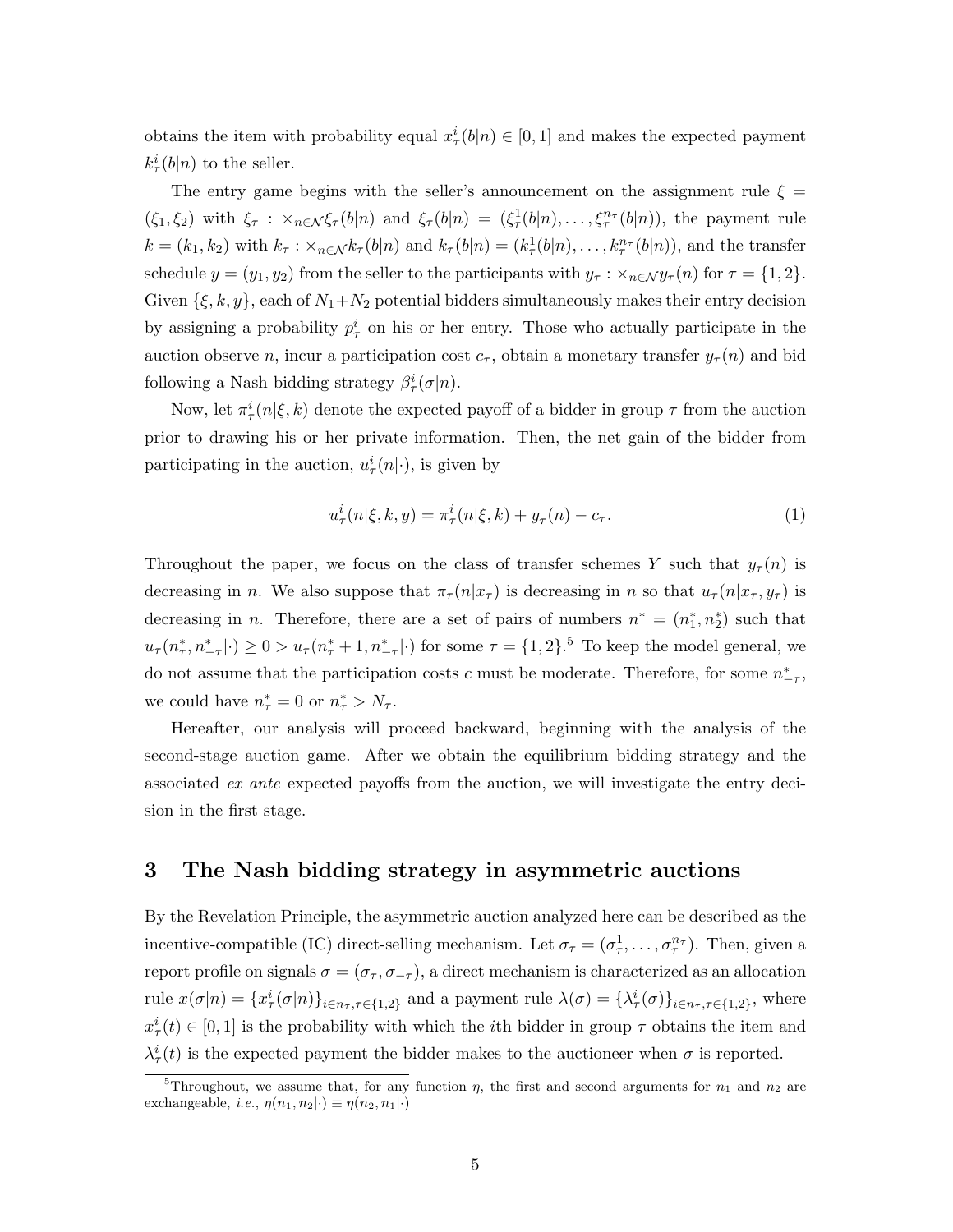In our analysis, we focus on the class of the mechanism in which the assignment rule x and the payment  $\lambda$  for bidders in the same group are identical, respectively. In other words, we have  $x_{\tau}^i \equiv x_{\tau}$ , and  $\lambda_{\tau}^i \equiv \lambda_{\tau}$  holds for all *i*. Hence, without using the superscript i, let  $w_{\tau}$  be the conditional expected payoff a group  $\tau$  bidder provided that his or her signal equals  $\sigma^i_\tau$ . If the remaining  $n-1$  participants report  $(\sigma^{-i}_\tau, \sigma_{-\tau})$  truthfully, then the envelope integral formula makes w satisfy

$$
w_{\tau}(\sigma_{\tau}^{i}|n,x_{\tau}) = w_{\tau}(0|n,x_{\tau}) + \int_{0}^{\sigma_{\tau}^{i}} \frac{d}{d\hat{\sigma}} v_{\tau}(\hat{\sigma}) x_{\tau}(\hat{\sigma}|n) d\hat{\sigma}.
$$

Next, we derive the bidder's ex ante expected payoff from the asymmetric auction prior to drawing his or her signal  $\sigma_{\tau}^{i}$ . Since  $\sigma$  is uniformly distributed between 0 and 1, the expected payoff  $\pi_{\tau}(n|x_{\tau}) \equiv E[w_{\tau}(\sigma|\cdot)]$  is given by

$$
\pi_{\tau}(n|x_{\tau}) = \int_0^1 \int_0^{\sigma_{\tau}^i} \frac{d}{d\hat{\sigma}} v_{\tau}(\hat{\sigma}) x_{\tau}(\hat{\sigma}|n) d\hat{\sigma} d\sigma \n= \int_0^1 (1-\hat{\sigma}) \frac{d}{d\hat{\sigma}} v_{\tau}(\hat{\sigma}) x_{\tau}(\hat{\sigma}|n) d\hat{\sigma},
$$
\n(2)

where we normalize  $w_{\tau}(0|n, x_{\tau}) = 0$ . If there is a unique Nash bidding strategy denoted by  $\beta(\sigma|n)$ , then we have  $x(\sigma|n) \equiv \xi(\beta(\sigma))$  for all  $\sigma \in [0,1]^n$ . Thus  $\pi_{\tau}(n|\xi_{\tau}) \equiv \pi_{\tau}(n|x_{\tau})$ holds.

## 4 Type-symmetric entry equilibria

A type-symmetric equilibrium is an equilibrium in which all the bidders in the same group assign an identical probability on their participation. Suppose that bidders in group  $\tau$  except i enter the auction with probability  $p_{\tau}$  and each bidder in group  $-\tau$ enters the auction with probability  $p_{-T}$ . In general, if  $N_t - k$  potential bidders in group t enter the auction with probability  $p_t$  and  $N_{-t} - \ell$  potential bidders in group  $-t$  enter it with probability  $p_{-t}$ , then the probability that the number of actual entrants is equal to  $\hat{n} = (\hat{n}_t, \hat{n}_{-t})$  is given by

$$
P_{\hat{n},p}^{N_t-k,N_{-t}-\ell} \equiv {N_t-k \choose \hat{n}_t} {N_{-t}-\ell \choose \hat{n}_{-t}} [p_t]^{\hat{n}_t} [1-p_t]^{N_t-k-\hat{n}_t} [p_{-t}]^{\hat{n}_{-t}} [1-p_{-t}]^{N_{-t}-\ell-\hat{n}_{-t}}.
$$

Therefore, provided that all the remaining potential bidders follow  $p \in (p_1, p_2)$ , the conditional expected gain of the *i*th bidder in group  $\tau$  from participating in the auction  $U^i_\tau(p_1, p_2 | x_\tau, y_\tau)$  is written as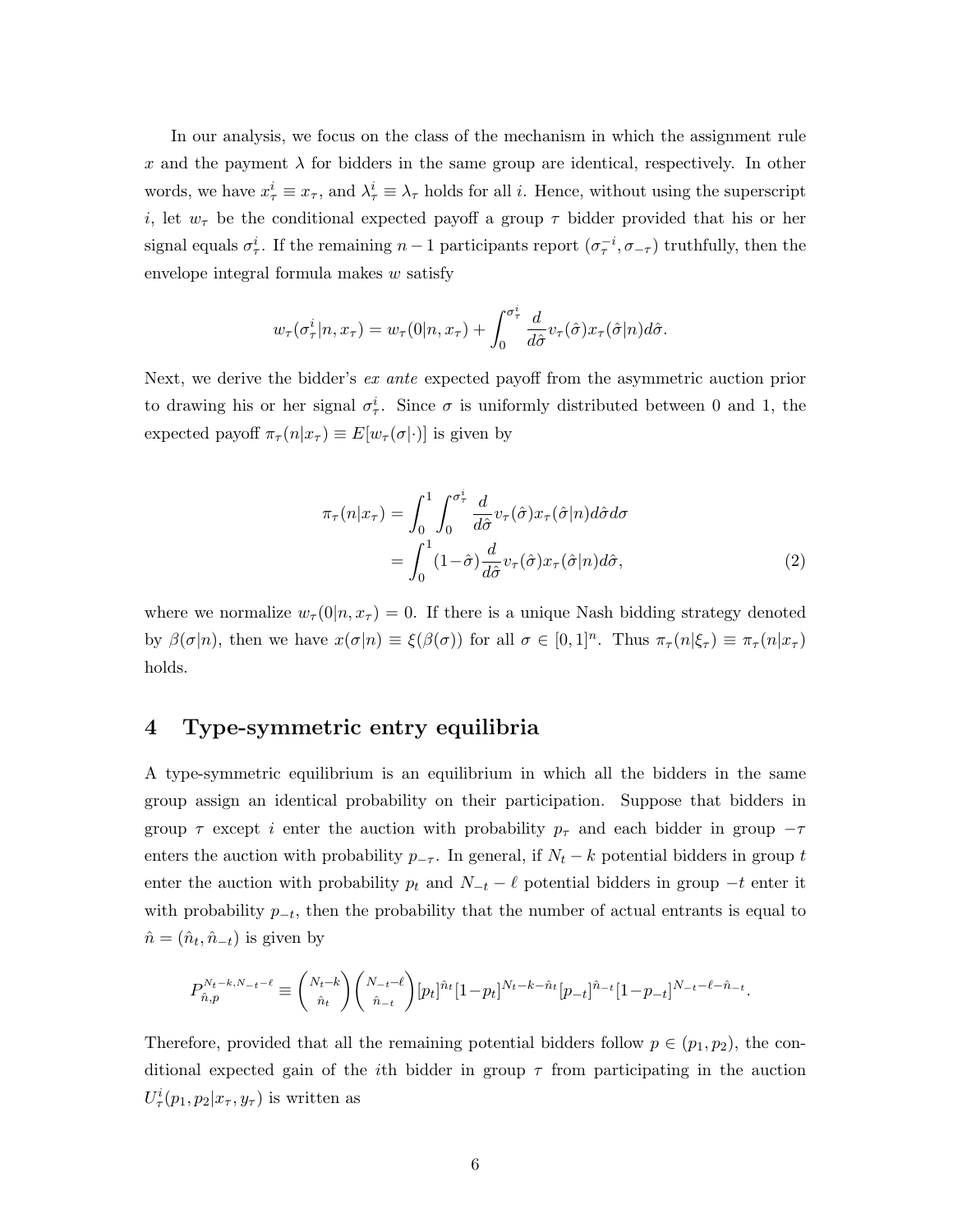$$
\begin{cases}\nU_1(p_1, p_2 | x_1, y_1) \equiv \sum_{\hat{n}_1=0}^{N_1-1} \sum_{\hat{n}_2=0}^{N_2} P_{\hat{n},p}^{N_1-1, N_2} u_1(\hat{n}_1 + 1, \hat{n}_2 | x_1, y_1) \\
U_2(p_1, p_2 | x_2, y_2) \equiv \sum_{\hat{n}_1=0}^{N_1} \sum_{\hat{n}_2=0}^{N_2-1} P_{\hat{n},p}^{N_1, N_2-1} u_2(\hat{n}_1, \hat{n}_2 + 1 | x_2, y_2),\n\end{cases}
$$
\n(3)

where we omit N and  $c = (c_1, c_2)$  on  $U^i_\tau$  since these are exogenous throughout our research.

Given  $\{x, y\}$ , the *i*th bidder in group  $\tau$  will randomize his participation if and only if  $U_{\tau}(p_1, p_2|x_{\tau}, y_{\tau}) = 0$ ; otherwise, he will choose to enter or stay out as a pure strategy. To clarify, let  $h_\tau : [0,1]^{N_\tau-1} \times [0,1]^{N_{-\tau}} \to [0,1]$  be the best response entry decision of the *i*th potential bidder in group  $\tau$ . Then, this best response function can be described as

$$
h_{\tau}(p_1, p_2 | \cdot) \begin{cases} = 1 & \text{if } \{p_1, p_2 | U_{\tau}(p_1, p_2 | \cdot) > 0\} \\ = 0 & \text{if } \{p_1, p_2 | U_{\tau}(p_1, p_2 | \cdot) < 0\} \\ \in [0, 1] & \text{if } \{p_1, p_2 | U_{\tau}(p_1, p_2 | \cdot) = 0\}. \end{cases}
$$

A type-symmetric mixed strategy entry equilibrium is characterized by a pair of probabilities  $(p_1^*, p_2^*)$ . Hence, the best response participation decision of the *i*th bidder in group  $\tau$ ,  $h_{\tau}$ , must be equal to  $p_{\tau}$  in equilibrium, implying that  $(p_1^*, p_2^*)$  satisfies

$$
h_{\tau}(p_1^*, p_2^*|\cdot) = p_{\tau}^*,\tag{4}
$$

for all  $\tau$ ) ∈ {1,2}. In other words, if we define  $A_{\tau}(p_1, p_2|\cdot) = h_{\tau}(p_1, p_2|\cdot) - p_{\tau}$ , then  $p = (p_1, p_2)$  is a type-symmetric equilibrium if and only if  $A_\tau(p|\cdot) = 0$  for all  $\tau = \{1, 2\}.$ Using this result, we have the following proposition which verifies the existence of such mixed-strategy equilibria in the asymmetric entry game.

**Proposition 1.** There exists at least one mixed-strategy type-symmetric entry equilibrium in the participation game.

The proof given in the Appendix is absolutely in line with a regular proof of the existence of a mixed-strategy Nash equilibrium.

## 5 The property of the entry equilibria

The following figures depict  $A<sub>\tau</sub>$  as well as the mixed strategy entry equilibria as the intersections of  $A_{\tau}$  on  $(p_1, p_2)$  space.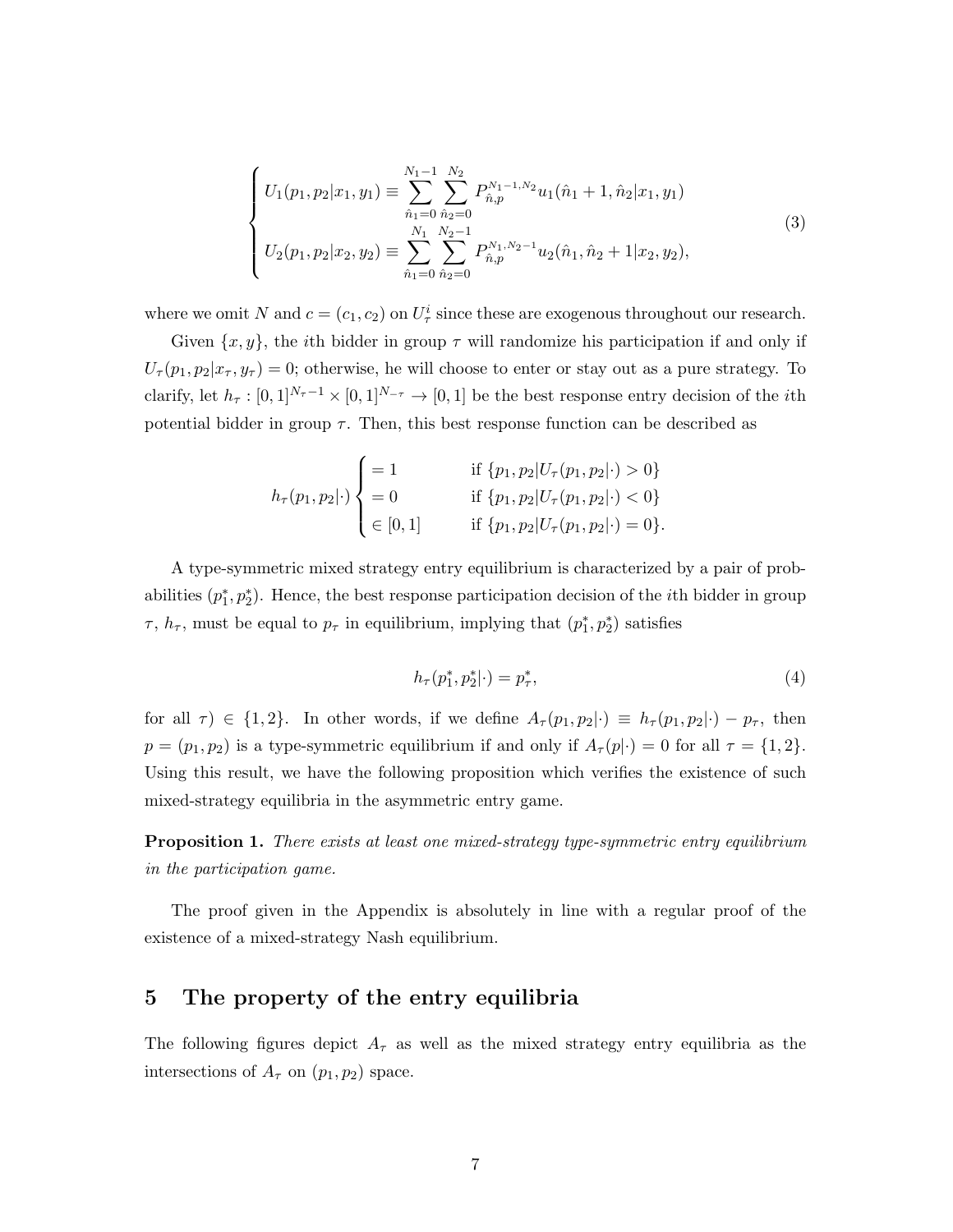

We define  $\tilde{p}_{\tau}$  such that  $U_2(\tilde{p}_1, 0|x_2, y_2) = 0$  and  $U_1(0, \tilde{p}_2|x_1, y_1) = 0$ . In addition, we define  $\bar{p}_{\tau}$  such that  $U_1(\bar{p}_1, 0|x_1, y_1) = 0$  and  $U_2(0, \bar{p}_2|x_2, y_2) = 0$ .

There are two types of mixed-strategy equilibria. To clarify, let  $G_{\tau}(p|x_{\tau}, y_{\tau}) \equiv \partial p_1/\partial p_2|_{A_{\tau}=0}$ denote the absolute value of the slope of  $(10)$  on the  $p_1-p_2$  square. Upon taking the total derivative of  $A_{\tau}(\cdot)$  with respect to  $p_1$  and  $p_2$ , one obtains  $dA_{\tau}(p|x_{\tau}, y_{\tau}) = (\frac{\partial A_{\tau}}{\partial p_1})dp_1 +$  $\left(\frac{\partial A_{\tau}}{\partial n_{0}}\right)$  $\frac{\partial A_\tau}{\partial p_2})dp_2.$ 

Therefore, we have  $6$ 

$$
G_{\tau}(p|x_{\tau}, y_{\tau}) = \frac{\partial A_{\tau}/\partial p_2}{\partial A_{\tau}/\partial p_1}
$$
\n<sup>(5)</sup>

if  $p_{\tau} \in (0, 1)$ .

Let an "odd" mixed-strategy type-symmetric equilibrium be the equilibrium such that  $G_1(p^*|x,y) - G_2(p^*|x,y) \geq 0$ , and let an "even" mixed-strategy type-symmetric equilibrium be the equilibrium such that  $G_1(p^*|x,y) - G_2(p^*|x,y) < 0$ .

Since  $A_{\tau}(\cdot)$  is continuous and non-increasing, the number of *even* equilibria is always one fewer than the number of odd equilibria. Hence, by Proposition 1, there exists at

$$
\partial A_1/\partial p_2 = N_2 \cdot \sum_{\hat{n}_1=0}^{N_1-1} \sum_{\hat{n}_2=0}^{N_2-1} P_{\hat{n},p}^{N_1-1,N_2-1} [u_1(\hat{n}_1+1, \hat{n}_2+1|\cdot) - u_1(\hat{n}_1+1, \hat{n}_2|\cdot)],
$$
  
\n
$$
\partial A_1/\partial p_1 = (N_1-1) \cdot \sum_{\hat{n}_1=0}^{N_1-2} \sum_{\hat{n}_2=0}^{N_2} P_{\hat{n},p}^{N_1-2,N_2} [u_1(\hat{n}_1+2, \hat{n}_2|\cdot) - u_1(\hat{n}_1+1, \hat{n}_2|\cdot)],
$$
  
\n
$$
\partial A_2/\partial p_2 = (N_2-1) \cdot \sum_{\hat{n}_1=0}^{N_1} \sum_{\hat{n}_2=0}^{N_2-2} P_{\hat{n},p}^{N_1,N_2-2} [u_2(\hat{n}_1, \hat{n}_2+2|\cdot) - u_2(\hat{n}_1, \hat{n}_2+1|\cdot)],
$$
  
\n
$$
\partial A_2/\partial p_1 = N_1 \cdot \sum_{\hat{n}_1=0}^{N_1-1} \sum_{\hat{n}_2=0}^{N_2-1} P_{\hat{n},p}^{N_1-1,N_2-1} [u_2(\hat{n}_1+1, \hat{n}_2+1|\cdot) - u_2(\hat{n}_1+1, \hat{n}_2|\cdot)].
$$

<sup>&</sup>lt;sup>6</sup>We can compute G by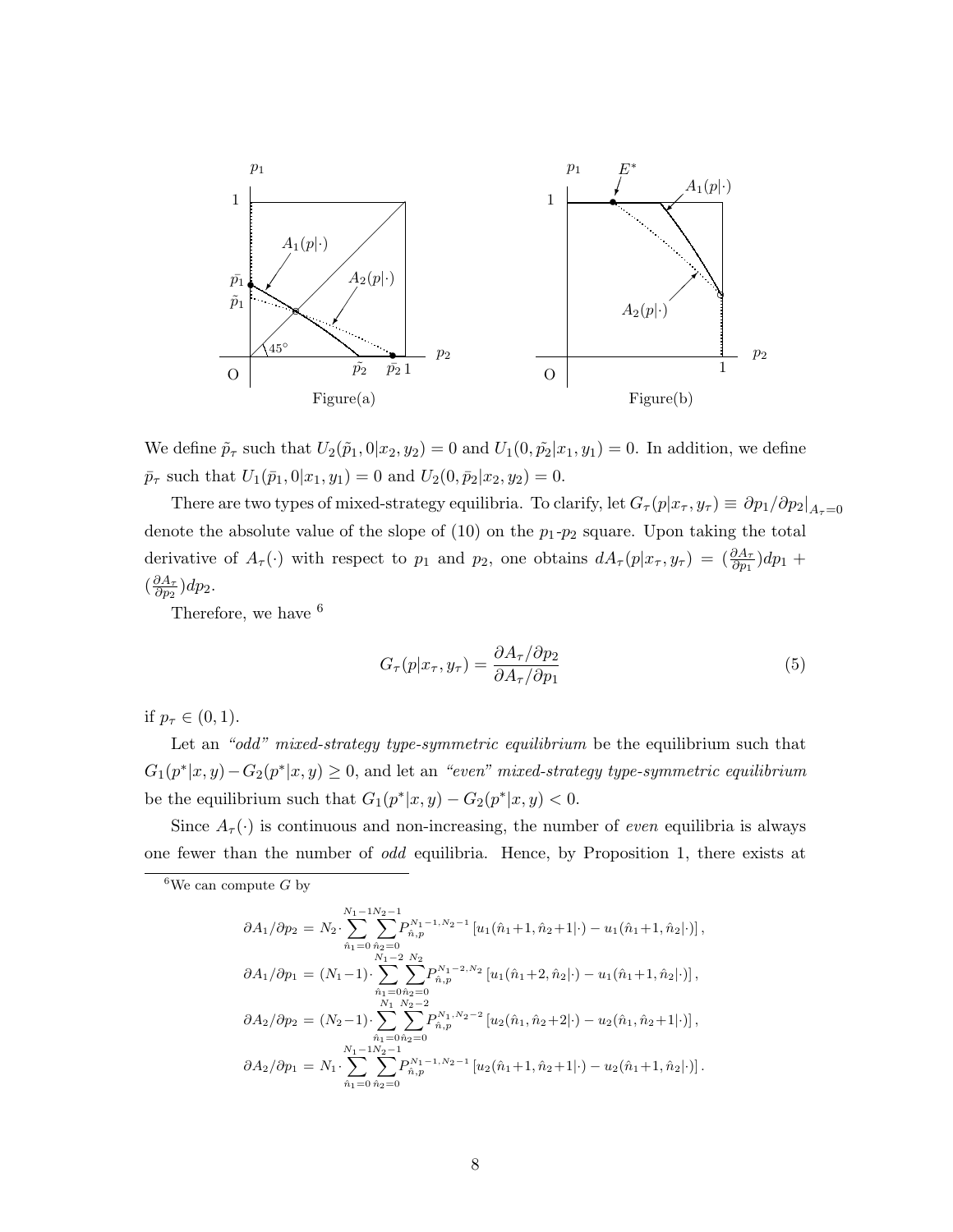least one odd equilibrium and an even equilibrium exists if and only if there are multiple equilibria. Furthermore, if all potential bidders are identical and  $y = 0$ , the symmetric equilibrium is always even since  $G_1(\rho, \rho) = N_2/(N_1 - 1)$  and  $G_2(\rho, \rho) = (N_2 - 1)/N_1$  for any  $\rho \in (0,1)$ .

To seek strategic interaction in the participation equilibrium, it is convenient to formulate the relative strength between the two groups by the difference in their expected gain from participation as follows:

**Definition 1.** The group 1 potential bidders are **more profitable** than the group 2 potential bidders if and only if i)  $u_1(n_1+1, n_2|x_1, y_1) \ge u_2(n_1, n_2+1|x_2, y_2)$  holds for some x and y and ii)  $u_1(n_1, n_1 | x_1, y_1) \ge u_2(n_1, n_2 | x_2, y_2)$  holds for such x and y.

Condition i) implies that the *ex ante* payoff of a particular bidder is monotonically increased by the change of his or her type from 2 to 1, whereas ii) implies that the  $ex$ ante payoff of a type 1 potential bidder is always greater than that of a type 2 bidder in the auction. If the mechanisms are  $ex$  post efficient, a more profitable bidder is equivalent to a strong bidder in the sense that his or her value distribution stochastically dominates the value distribution of a weak bidder.<sup>7</sup> Then, one obtains the following lemma about an equilibrium participation decision.

**Proposition 2.** Suppose that a potential bidder in one group is **more profitable** than a potential bidder in the other group for some mechanism and transfer scheme. Then, the probability with which a less profitable bidder enters the auction is greater than the probability with which a more profitable bidder enters the auction if each potential bidder is indifferent between participating and staying out in equilibrium.

See the Appendix for proof.

A symmetric equilibrium with *ex ante* identical bidders corresponds to the special case in which the equations in condition i) and ii) hold with equality, as shown in Figure (a). On the other hand, if asymmetry between two groups is sufficiently large, no even equilibrium

 $\pi_1(n_1+1, n_2|x) = \int_{\mathcal{Y}} (1-F_1(v))(F_1(v))^{n_1}(F_2(v))^{n_2} dv,$  $\pi_2(n_1, n_2 + 1|x) = \int_v^{\cdot} (1 - F_2(v)) (F_1(v))^{n_1} (F_2(v))^{n_2} dv,$ 

for any n. Hence,  $F_1(v) \leq F_2(v)$  for any v implies  $\pi_1(n_1+1, n_2|x) \geq \pi_2(n_1, n_2+1|x)$ . In addition, under the ex post efficient mechanism, we have

$$
\pi_1(n_1, n_2|x) = \int_v (1 - F_1(v)) (F_1(v))^{n_1 - 1} (F_2(v))^{n_2} dv
$$
  
\n
$$
= \int_v [F_2(v) - F_1(v) F_2(v)] (F_1(v))^{n_1 - 1} (F_2(v))^{n_2 - 1} dv
$$
  
\n
$$
\pi_2(n_1, n_2|x) = \int_v (1 - F_2(v)) (F_1(v))^{n_1} (F_2(v))^{n_2 - 1} dv
$$
  
\n
$$
= \int_v [F_1(v) - F_1(v) F_2(v)] (F_1(v))^{n_1 - 1} (F_2(v))^{n_2 - 1} dv
$$

for any n. Thus, if  $F_1(v) \le F_2(v)$  for any v, then  $\pi_1(n_1, n_2|x) \ge \pi_2(n_1, n_2|x)$ .

<sup>&</sup>lt;sup>7</sup>If a mechanism is  $ex$  post efficient, we have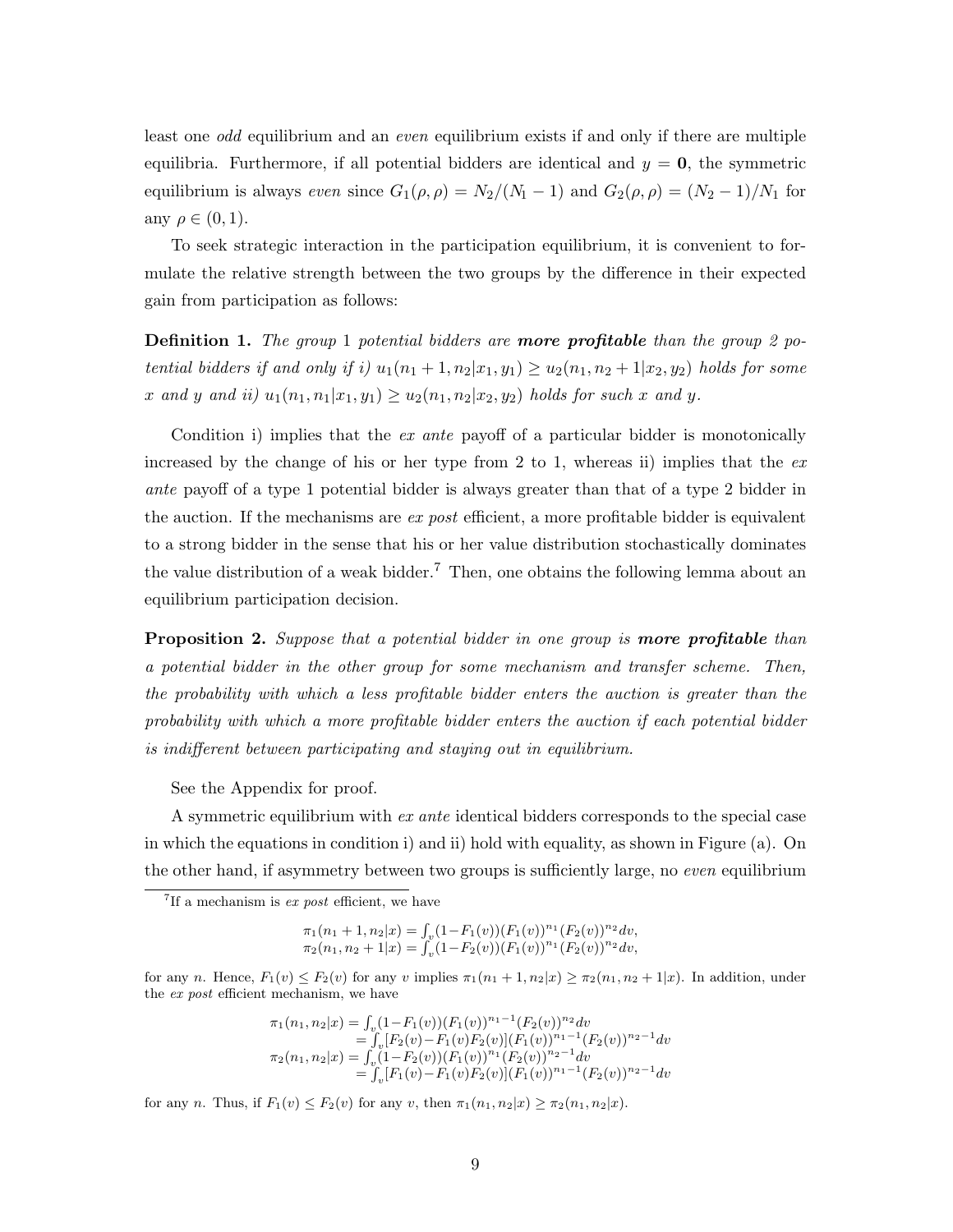is likely. The marginal case is shown in Figure (b), in which an even equilibrium will disappear if group 1 bidders become more profitable.<sup>8</sup>

If potential bidders across groups are identical and  $c$  is moderate, there exist two additional asymmetric equilibria. The asymmetric equilibrium analyzed by McAfee and McMillan (1987), Engelbrecht-Wiggans (1993) is the case in which  $p_{\tau}^* = 1$  and  $p_{-\tau}^* = 0$ for some  $\tau$ . Depending on  $N_1$  and  $N_2$ , there could be many other asymmetric equilibria e.g.,  $p_1^* = 1$  and  $p_2^* \in (0, 1)$ , as shown in Figure (b), where group 1 bidders obtain positive expected rents.

The auctioneer has no reason to keep the bidders obtaining strictly positive rents. The following lemma shows that full extraction of rents is trivially possible by an entry fee.

**Lemma 1.** For any p, there exists a constant participation fee schedule  $y_{p,x,y}^0 = (y_{1,p,x_1,y_1}^0,$  $y_{2,p,x_2,y_2}^0 \in \Re^2$  such that full extraction of rents is possible for some  $x \in X$  and  $y \in Y$ . Moreover,  $y_{p,x,y}^0$  implements the rent extraction by holding p constant.

*Proof.* Set  $y_{\tau,p,x_{\tau},y_{\tau}}^0$  such that  $0 = y_{\tau,p,x_{\tau},y_{\tau}}^0 + U_{\tau}(p|x_{\tau},y_{\tau})$  for some p, x and y. Then, by (1) and (3),

$$
0 = y_{\tau,p,x_{\tau},y_{\tau}}^{0} + \sum_{\hat{n}_{\tau}=0}^{N_{\tau}-1} \sum_{\hat{n}_{\tau}=0}^{N_{\tau}-1} P_{\hat{n},p}^{N_{\tau}-1,N_{-\tau}} [\pi_{\tau}(\hat{n}_{\tau}+1,\hat{n}_{-\tau}|x_{\tau}) + y_{\tau} - c_{\tau}]
$$
  
\n
$$
= \sum_{\hat{n}_{\tau}=0}^{N_{\tau}-1} \sum_{\hat{n}_{\tau}=0}^{N_{\tau}-1} P_{\hat{n},p}^{N_{\tau}-1,N_{-\tau}} [\pi_{\tau}(\hat{n}_{\tau}+1,\hat{n}_{-\tau}|x_{\tau}) + y_{\tau} + y_{\tau,p,x_{\tau},y_{\tau}}^{0} - c_{\tau}]
$$
  
\n
$$
= U_{\tau}(p|x_{\tau}, y_{\tau} + y_{\tau,p,x_{\tau},y_{\tau}}^{0}),
$$

for any  $p$  and  $x$ .  $x$  and  $p$  remain unchanged throughout.

 $\Box$ 

A simple entry fee schedule, although it might be discriminatory, allows the seller to extract full rents without disturbing equilibrium  $p$ . Therefore, the optimal design problem in auctions with asymmetric potential bidders is equivalent to the maximization problem of the social surplus.

The social surplus associated with the transaction here is defined as the winning bidder's valuation for the item minus the sum of participation costs incurred by participants. Let  $\beta(n|\cdot)$  be the incentive-compatible expected payment from the winning bidder to the

<sup>&</sup>lt;sup>8</sup>Sufficiency for multiple equilibria is  $\bar{p}_{\tau} \geq \tilde{p}_{\tau}$  for all  $\tau$ . Intuitively, this is the case in which, if each party commits to assigning its maximum probability  $\bar{p}_{\tau}$ , there is no room for the other group to participate profitably.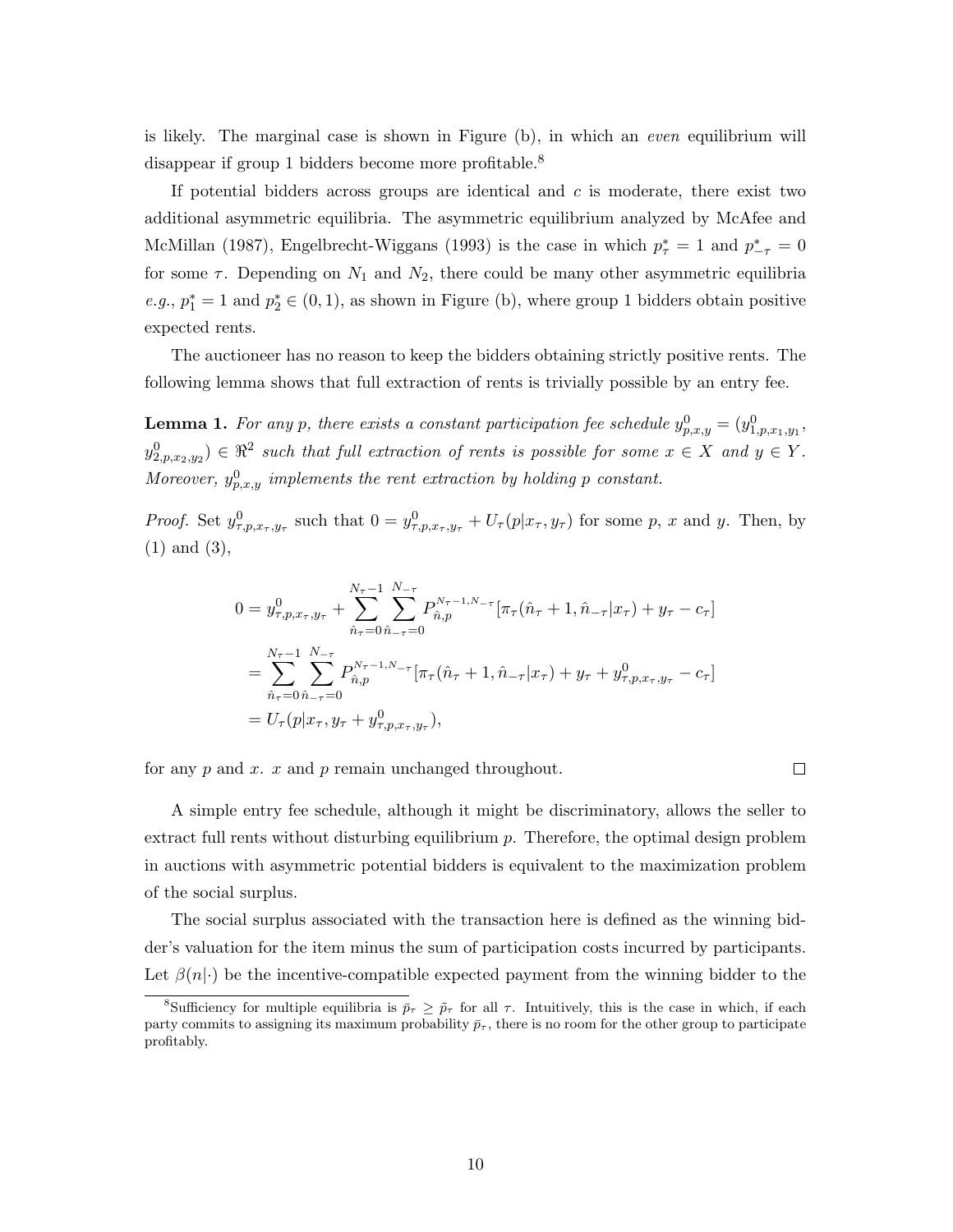seller in the auction taking n as given. Then the auction revenue  $R(p|\cdot)$  is written as

$$
R(p|x,y) = \sum_{\hat{n}_1=0}^{N_1} \sum_{\hat{n}_2=0}^{N_2} P_{\hat{n},p}^N [\beta(\hat{n}_1, \hat{n}_2|x) - y(\hat{n}_1, \hat{n}_2)].
$$

From (1), the sum of the bidder's ex ante expected payoffs  $U(p|x, y) = N_1p_1U_1(p|x_1, y_1) +$  $N_2p_2U_2(p|x_2,y_2)$  is

$$
U(p|x,y) = \sum_{\hat{n}_1=0}^{N_1} \sum_{\hat{n}_2=0}^{N_2} P_{\hat{n},p}^N [V(\hat{n}_1, \hat{n}_2|x) - \beta(\hat{n}_1, \hat{n}_2|x) + y(\hat{n}_1, \hat{n}_2)] - N_1 p_1 c_1 - N_2 p_2 c_2,
$$

where  $V(\cdot)$  is the expected valuation of the winning bidder given  $\hat{n}_1$ ,  $\hat{n}_2$  and x. On the other hand, the total surplus  $S(\cdot)$  is given by

$$
S(p|x) = R(p|x, y) + U(p|x, y)
$$
  
= 
$$
\sum_{\hat{n}_1=0}^{N_1} \sum_{\hat{n}_2=0}^{N_2} P_{\hat{n},p}^N V(\hat{n}_1, \hat{n}_2|x) - N_1 p_1 c_1 - N_2 p_2 c_2.
$$
 (6)

By lemma 1,  $y_{\tau,p,x_{\tau},y_{\tau}}^0$  enables the auctioneer to extract the bidder's rent at all for any p, *i.e.*,  $U(p|x, y_{p,x,y}^0) = 0$ . Hence, we obtain

$$
S(p|x) = R(p|x, y_{p,x,y}^0).
$$

This implies that, if the seller sets a monetary transfer scheme such that bidder's rent is zero, then the seller's revenue is identical to the social surplus for any mechanism.

In addition, (6) may remind us of the revenue equivalence theorem for asymmetric bidders with entry, as described in the following statement:

**Theorem 1.** Suppose that the bidder's rent is fully extracted. If any two mechanisms have the same probability assignment functions and induce equal entry, then the two mechanisms generate the same revenue for the seller.

This determines that the pure transfer y is redundant for the expected revenue as long as rents are fully extracted and the equilibrium entry  $p$  is unchanged. It follows that auctioneers have many alternative transfer schedules  $y$  that do not influence  $p$ .

In the reminder of this section, we explore the maximization problem over  $S(p|x)$  to find the upper bound of social surplus  $\hat{S}$ . Among the arguments on  $S$ , we first investigate x and then control p to seek  $\hat{S}$ . It is trivially true that any ex post inefficiency stemming from distortive allocation or a positive reservation price decreases the social surplus.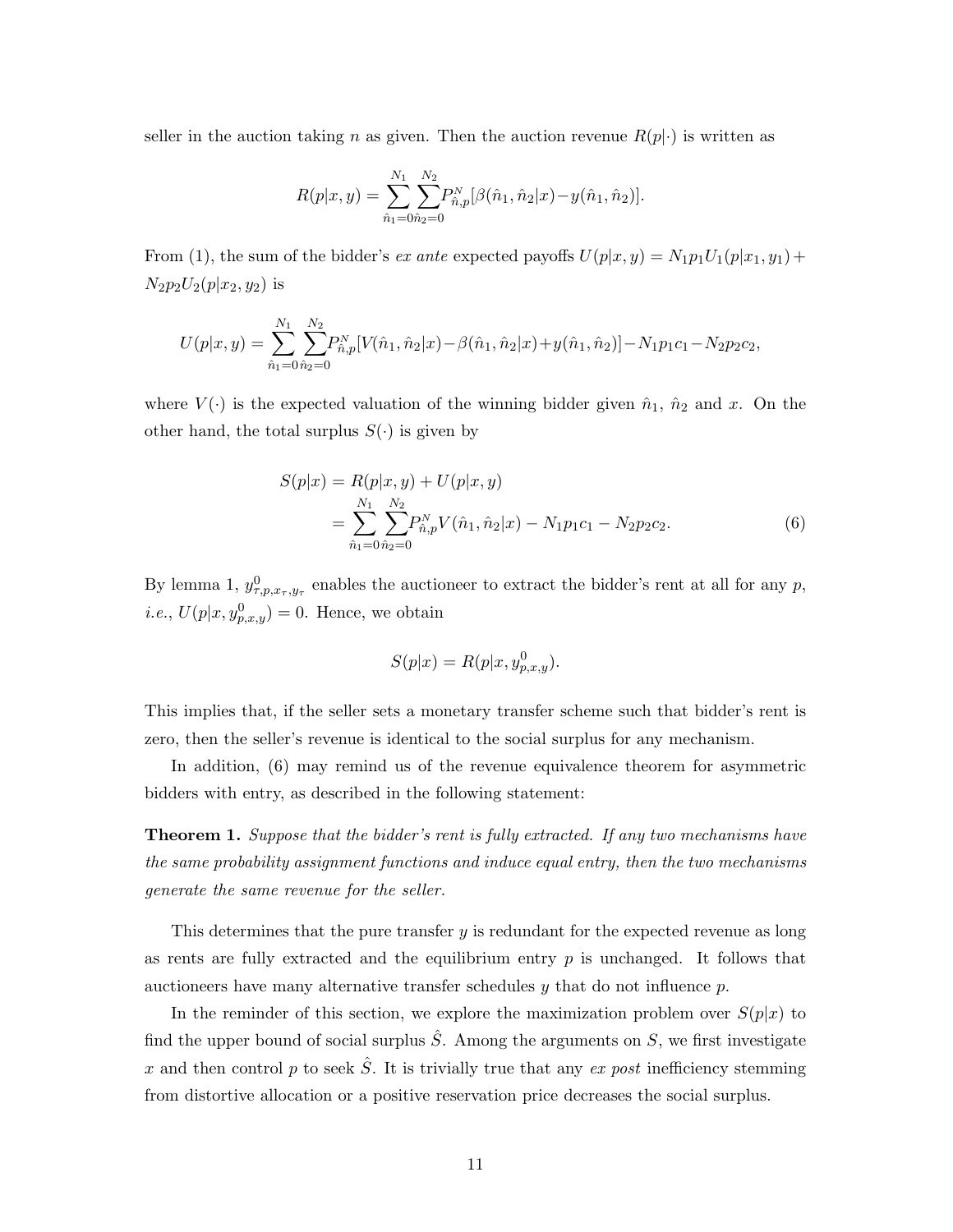**Proposition 3.** Let  $x^*$  represent the ex-post efficient mechanisms. For any  $p \in [0,1] \times$  $[0, 1]$ , the social surplus is maximized if and only if the mechanism is ex post efficient, namely for any  $p S(p|x^*) > S(p|x) \quad \forall x \in X \backslash x^*$ .

*Proof.*  $V(n|x^*) \ge V(n|x)$  holds for any  $x \in X$ . Hence, by (6),  $S(p|x^*) \ge S(p|x)$  holds for any p.  $\Box$ 

After focusing on ex post efficient mechanisms, we can discuss a useful theorem for equilibrium analysis as follows. This theorem provides a relationship between the  $ex$  ante payoff for each potential bidder and the expected marginal contribution to the social surplus of the bidder.

**Theorem 2.** Let  $v_{\tau}^{(1)}$  be the highest valuation among group  $\tau$  bidders. Let  $\phi_{\tau}(\cdot|x)$  be a matching function such that the bidder with  $v^{(1)}_{\tau}$  and the bidder with  $v^{(1)}_{-\tau}$  $\frac{1}{\tau}$  tie under some mechanism x if and only if  $v_{-\tau}^{(1)} = \phi_{\tau}(v_{\tau}^{(1)}|x)$ . Suppose that  $\phi_{\tau}(v_{\tau}) \ge v_{\tau}$  for some  $\tau$ . Then, for any  $n_{\tau}$ ,

$$
\begin{cases} \pi_1(n_1+1, n_2|x) = V(n_1+1, n_2|x) - V(n_1, n_2|x), \\ \pi_2(n_1, n_2+1|x) = V(n_1, n_2+1|x) - V(n_1, n_2|x), \end{cases}
$$
\n(7)

if and only if  $\phi_\tau(v_\tau) = v_\tau$ .

See the Appendix for proof. This property is first introduced by Engelbrecht-Wiggans (1993) in an IPV setting. We extend the results to the asymmetric private value environment and give a sufficient condition for this property to hold. Most standard auctions satisfy the condition  $\phi_{\tau}(v_{\tau}) \geq v_{\tau}$ . For example, in asymmetric first-price auctions with a strong bidder and a weak bidder, we have  $\phi_{\tau}(v_{\tau}) > v_{\tau}$ , which suggests that  $(7)$  does not hold.<sup>9</sup> On the other hand, second-price auctions with a positive and constant reservation price satisfy  $\phi_{\tau}(v_{\tau}) = v_{\tau}$ . Such examples assure that ex post efficiency in allocation is not necessary for the marginal contribution theorem to hold as shown in Engelbrecht-Wiggans (1993). Obviously, the amount of contribution by one more additional bidder under the ex post inefficient mechanism is strictly smaller since  $V(n_{\tau}+1, n_{-\tau}|x^*) - V(n_{\tau}, n_{-\tau}|x^*) > V(n_{\tau}+1, n_{-\tau}|x) - V(n_{\tau}, n_{-\tau}|x)$  for any  $x \in X \setminus \{x^*\}.$ Now we return to the maximization problem of  $S$ . Taking a partial derivative of  $S$ 

<sup>&</sup>lt;sup>9</sup>Suppose that there are two bidders  $j = \{1, 2\}$  whose value distribution is  $F_j(v)$  on  $[\bar{v}, \underline{v}]$  and  $f_j(v)$ denotes the corresponding density. Assume that  $ln F_j(v)$  is supermodular. Let  $\beta_j$  be the equilibrium bidding functions. The range of the equilibrium bidding functions should be identical so that  $\beta_1(\bar{v}) = \beta_2(\bar{v})$  holds.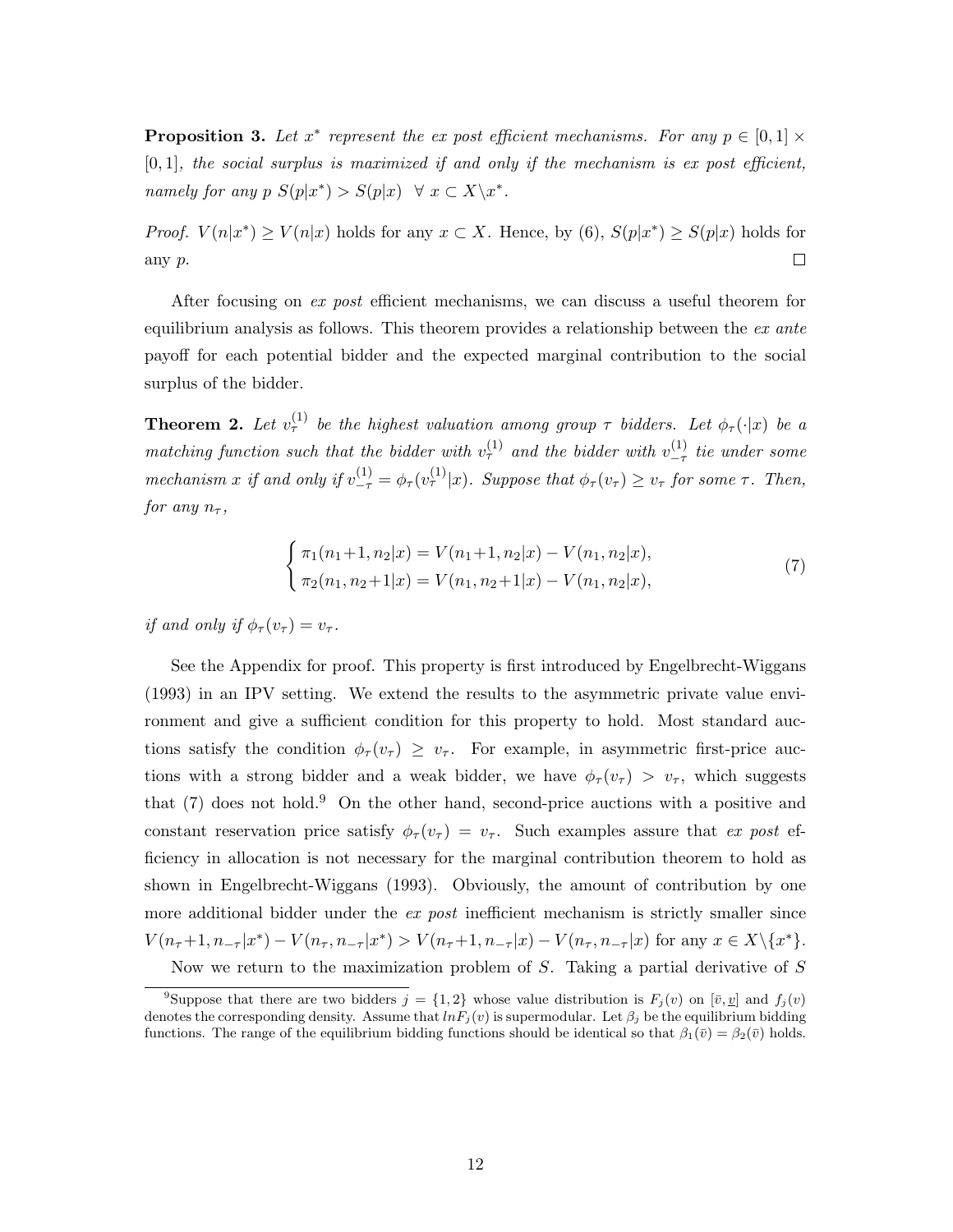characterized in  $(6)$  with respect to p gives the first-order condition as follows

$$
\begin{cases}\n\frac{\partial S}{\partial p_1} = N_1 \cdot \sum_{n_1=0}^{N_1-1} \sum_{n_2=0}^{N_2} P_{\hat{n},p}^{N_1-1,N_2} [V(n_1+1,n_2|x) - V(n_1,n_2|x)] - N_1 c_1 \\
\frac{\partial S}{\partial p_2} = N_2 \cdot \sum_{n_1=0}^{N_1} \sum_{n_2=0}^{N_2-1} P_{\hat{n},p}^{N_1,N_2-1} [V(n_1,n_2+1|x) - V(n_1,n_2|x)] - N_2 c_2.\n\end{cases}
$$
\n(8)

Note that the second derivative is negative under the ex post efficient mechanism.<sup>10</sup> Then, by Theorem 2, (8) can be rewritten as

$$
\begin{cases}\n\frac{\partial S}{\partial p_1} = N_1 \cdot \sum_{n_1=0}^{N_1-1} \sum_{n_2=0}^{N_2} P_{\hat{n},p}^{N_1-1,N_2} [\pi_1(n_1+1, n_2|x) - c_1] \\
\frac{\partial S}{\partial p_2} = N_2 \cdot \sum_{n_1=0}^{N_1} \sum_{n_2=0}^{N_2-1} P_{\hat{n},p}^{N_1,N_2-1} [\pi_2(n_1, n_2+1|x) - c_2].\n\end{cases}
$$
\n(9)

Recall that (9) coincides with  $A_{\tau}(\cdot|x_{\tau}^*,0)$ . Therefore, (9) vanishes if  $(p_1^*, p_2^*) \in (0,1) \times (0,1)$ and  $\partial S(p|x^*,\cdot)/\partial p_{\tau} \leq 0$  or  $\partial S(p|x^*,\cdot)/\partial p_{\tau} \geq 0$  if  $p^*_{\tau} = 0$  or 1. This implies that the social gain from an incremental change in  $p<sub>\tau</sub>$  equals the social cost of an incremental change in the probability for each  $\tau$ .<sup>11</sup> We thus establish the following proposition about efficient entry.

**Proposition 4.** Suppose that a mechanism is ex post efficient and involves no transfer. Then, the bidder's profit-maximizing entry decision is the necessary and sufficient condition for efficient entry in the sense that the social gain from entry equals the cost of the entry.

The result is quite reasonable, as we already know that the bidder's expected payoff is identical to the marginal contribution to the social surplus under  $x^*$ . Since the agent's problem is the same as the society's problem, the bidder's rational participation decision leads to an efficient outcome in the entry.

The sufficient condition for our maximization problem is a little more involved than that in the symmetric case. The following lemma demonstrates that, as a result of Hessian analysis over  $S(p|x)$ , any local maximum (or saddle) point on  $S(p|x)$  is formed at the

<sup>&</sup>lt;sup>10</sup>Show  $\partial^2 S(p|x^*,\cdot)/\partial p_1^2 < 0$ . Under the ex post efficient mechanism,  $V(n_1+2,n_2|x^*,\cdot)-2V(n_1+2,n_2|x^*,\cdot)$  $1, n_2 | x^*, \cdot \rangle + V(n_1, n_2 | x^*, \cdot) = \pi_1(n_1 + 1, n_2 | x^*, \cdot) - \pi_1(n_1, n_2 | x^*, \cdot)$  holds. Furthermore, we obtain  $\pi_1(n_1 +$  $1, n_2|x^*, \cdot) = \int_0^1 (1-\sigma) \frac{d}{d\sigma} v^s(\sigma) \sigma^{n_1} \cdot (\phi_1(\sigma))^{n_2} d\sigma$ , where  $\phi_\tau(\cdot) \equiv v_{-\tau}^{-1}(v_\tau(\sigma))$  is a matching function. Then, for any  $n_1$  and  $n_2$ ,  $\pi_1(n_1+1,n_2|\cdot) - \pi_1(n_1,n_2|x^*,\cdot) = -\int_0^1 (1-\sigma)^2 \frac{d}{d\sigma} v_1(\sigma) \sigma^{n_1-1} \cdot (\phi_1(\sigma))^{n_2} d\sigma < 0$ . The same is true for  $\partial^2 S(p_1, p_2 | x^*, \cdot) / \partial p_2^2 < 0$ .

 $11$ In addition, if the gain is greater (or less) than the costs, deterministic participation (or staying out) occurs.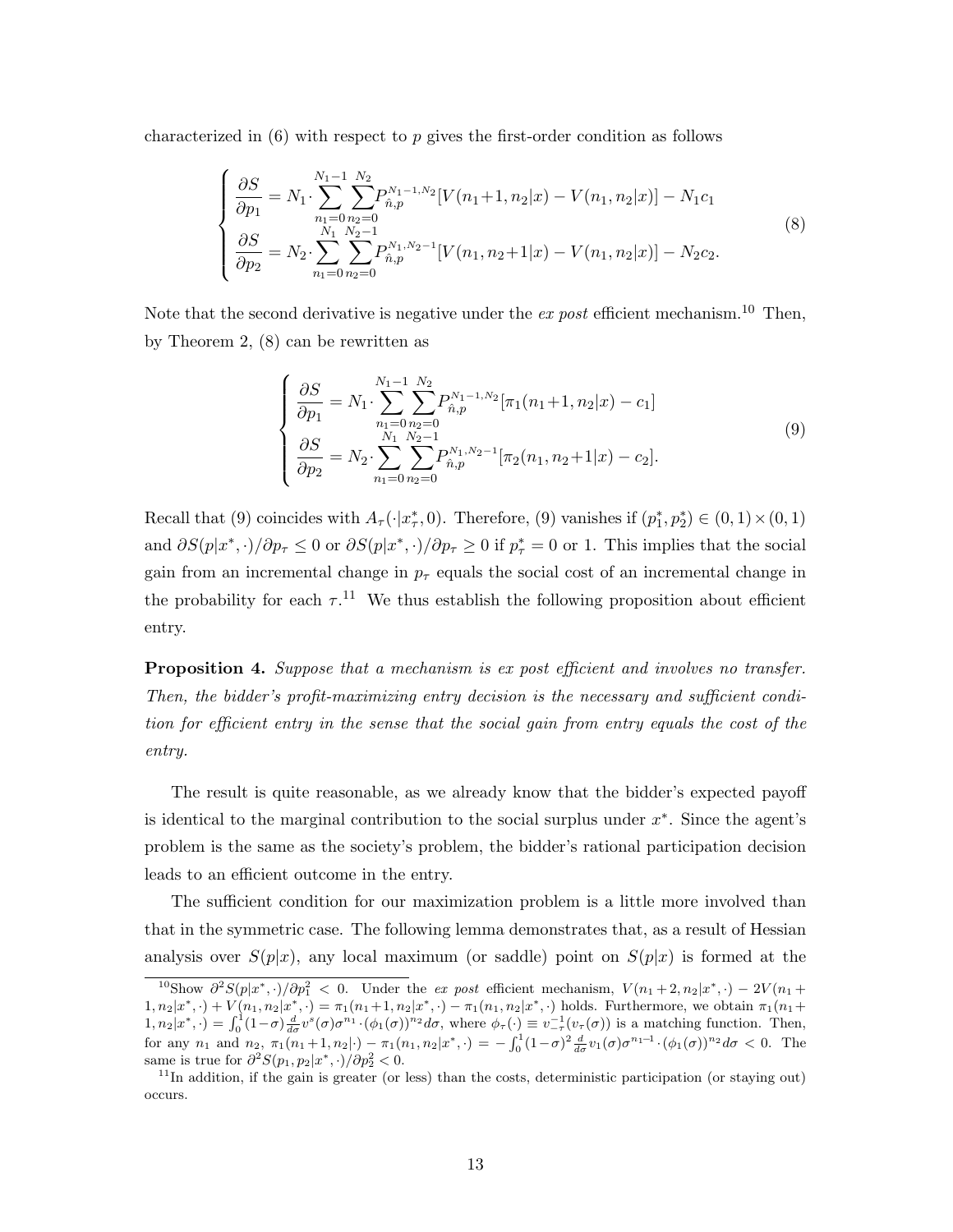intersection between  $A_{\tau}(\cdot)$  if the mechanism is *ex post* efficient without monetary transfer.

**Lemma 2.** If  $x = x^*$  and  $y = 0$ , then odd equilibria form a local maximum and even equilibria form a saddle point on the social welfare function  $S(p|x^*)$ .

See the Appendix for proof. Again, the linkage between  $A(\cdot)$  and  $S(p|x^*)$  is shown here under the ex post efficient mechanisms with no transfer. The proof demonstrates that the gradient of  $S(p|x^*)$  is determined by the positional relationship between  $A_1(\cdot)$  and  $A_2(\cdot)$ .

If an analysis focuses on a symmetric equilibrium with ex ante symmetric bidders, efficiency and optimality in an entry are equivalent. Taking into account multiple equilibria, however, an efficient entry may not be the optimal entry. Different equilibria create different level of social surplus due to the difference in coordination costs associated with the randomness of the actual number of participants. Lemma 2 implies that even equilibria entail more waste of social welfare than odd equilibria and, hence, lower revenue. For instance, the symmetric equilibrium in a case of symmetric potential bidders suffers the highest coordination costs among three equilibria.

There is at least one *odd* equilibrium in asymmetric auctions with endogenous participation. In addition, in the case of multiple equilibria, one of the odd equilibria yields the highest social welfare. Hence,  $\hat{S}$  is achieved at an odd equilibrium under ex post efficient mechanisms. The following proposition addresses the question of whether this occurs only in the case of ex post efficient mechanisms.

**Proposition 5.** The social surplus created in an odd equilibrium attains  $\hat{S}$  if the mechanism is ex post efficient and no transfer is used. Efficient entry is necessary for socially optimal entry, but not sufficient.

*Proof.* Proof for the "if" part is obvious by proposition 3. The proof for the "only if" part is shown as follows. Let  $\hat{p}^x$  denote the maximizer for  $S(p|x)$  for any x. By construction,  $S(\hat{p}^{x^*}|x^*) \geq S(p|x^*)$  for any p. By proposition 3,  $S(\hat{p}^x|x^*) > S(\hat{p}^x|x)$  for any  $x \neq x^*$ . Hence,  $S(\hat{p}^{x^*}|x^*) > S(\hat{p}^x|x)$  for any  $x \neq x^*$ .  $\Box$ 

We conclude this section by considering implementation in the entry game with multiple equilibria. The auctioneer has two devices to influence entry *i.e.*, x and y. For example, setting a discriminatory reservation price which favors a group of bidders affects  $A_{\tau}(\cdot)$  and, hence, the equilibrium formulation. In addition, bidding credits may help a particular group of potential bidders to participate more frequently and discourage the remaining bidders' participation. Furthermore, monetary transfer  $y$  enables the seller to control  $A_{\tau}(\cdot)$  or extract more surplus from a group of bidders. The question of whether the auctioneer should choose any  $x \neq x^*$  to reach the best equilibrium must then be asked.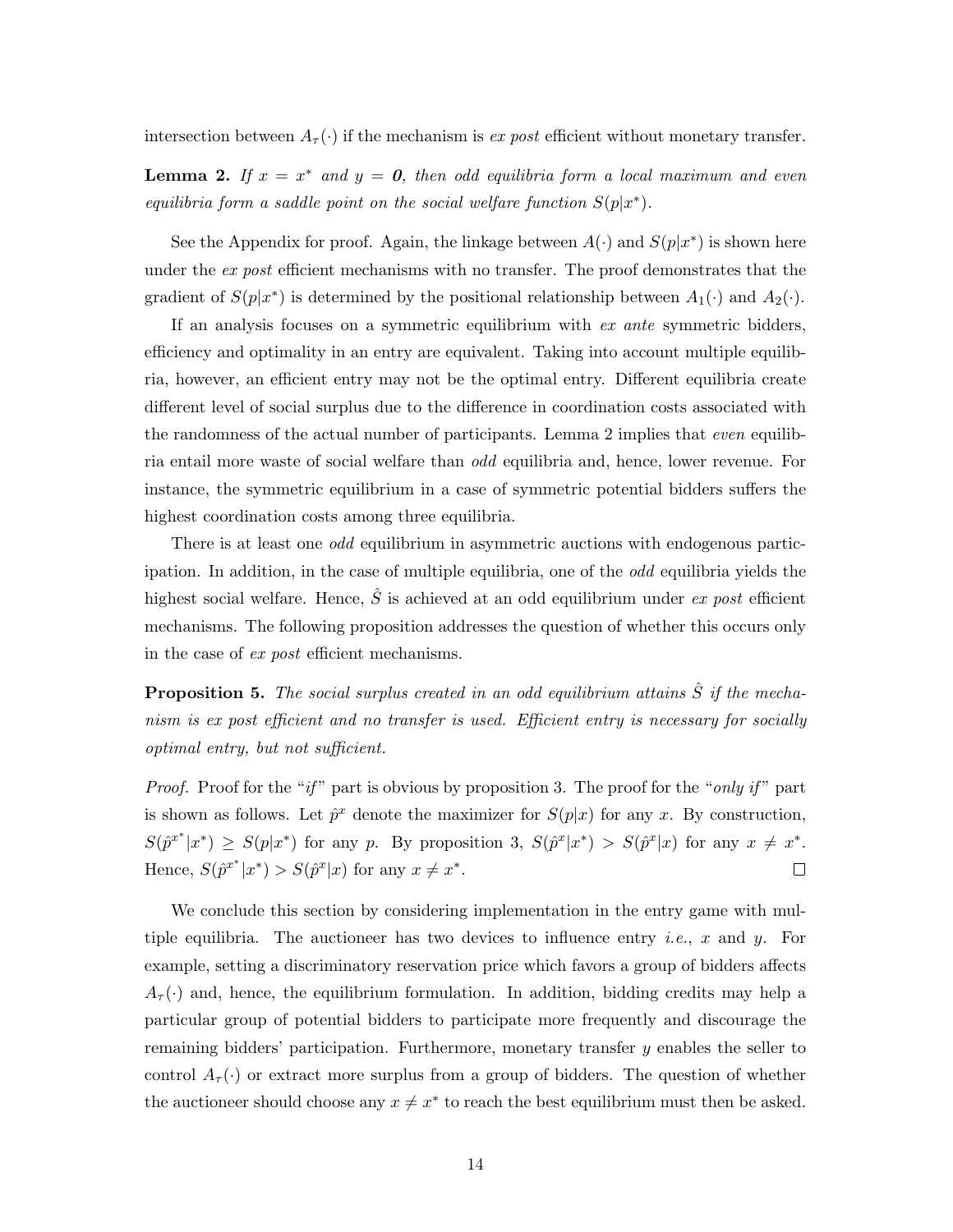The following lemma illustrates that the seller can implement any  $p$  as a unique equilibrium by controlling  $y \in Y$ .<sup>12</sup>

**Lemma 3.** Given  $x \in X$ , there exists a set of transfer schedule  $\hat{Y}_{p,x,y}$  with which any p will be induced as a unique mixed-strategy entry equilibrium.

See the Appendix for proof. Recall lemma 1 insisting that full rent extraction is possible at any p by any  $y_{p,x,y}^0 \in Y_{p,x,y}^0$ . Furthermore, we already know that  $\hat{S}$  is never achieved unless the mechanism is ex post efficient in proposition 5. Hence, the optimal mechanism in auctions with asymmetric potential bidders involves a participation control, as reported in the following proposition.

Proposition 6. The participation game has a unique mixed-strategy type-symmetric equilibrium in which the auctioneer's revenue is maximized if and only if the auctioneer employs the ex post efficient mechanism with an appropriately chosen transfer scheme.

*Proof.* By lemma 3, there is a set of  $\hat{y}$  that induces  $\hat{p}$  as a unique odd equilibrium. Furthermore, if type  $\tau$  potential bidders have positive expected rents, the auctioneer can extract them by setting  $\hat{y}^0_\tau = \hat{y}_\tau + y^0_\tau$ . Let  $\hat{y}^0 = (\hat{y}^0_\tau, \hat{y}^0_{-\tau})$ . Then, by lemma 3,  $\hat{y}$  and  $\hat{y}^0$  induce the same entry if and only if it is unique.  $\Box$ 

#### 5.1 Affiliated Private Value

Suppose that there exists  $b_{\tau}(v|x)$  for some x such that the bidder who has the highest b wins the item. Define  $\phi_{\tau}(v|x) = b_{-\tau}^{-1}(b_{\tau}(v|x)|x)$  and  $F_{\tau}(v|x) = F_{\tau}(\phi_{-\tau}(v|x))$ . Then, (2) becomes

$$
\pi_1(n_1, n_2|x) = \int_z \int_v (1 - F_1(v|z)) (F_1(v|z))^{n_1 - 1} (F_2(v|z))^{n_2} dv g(z) dz,
$$
  
\n
$$
= \int_z \int_v v [(F_1(v|z))^{n_1} (F_2(v|z))^{n_2}]^{\prime} dv dz - \int_z \int_v v [(F_1(v|z))^{n_1 - 1} (F_2(v|z))^{n_2}]^{\prime} dv g(z) dz
$$
  
\n
$$
= V(n_1, n_2|x^*) - V(n_1 - 1, n_2|x^*),
$$

which extends theorem 2 to an affiliated private-value (APV) paradigm. Now, we have extended the results to the asymmetric APV environment.

### 6 Discussion

We show that, if endogenous participation is accounted for, ex post efficiency is necessary for an optimal mechanism. The results contradict the existing theorems for optimal design

<sup>&</sup>lt;sup>12</sup>This is primarily because y is a function of  $n_1$  and  $n_2$  rather than a negative constant variable *i.e.*, a fixed entry fee. However, nothing would be gained in the symmetric model if  $y$  is a function of  $n$ .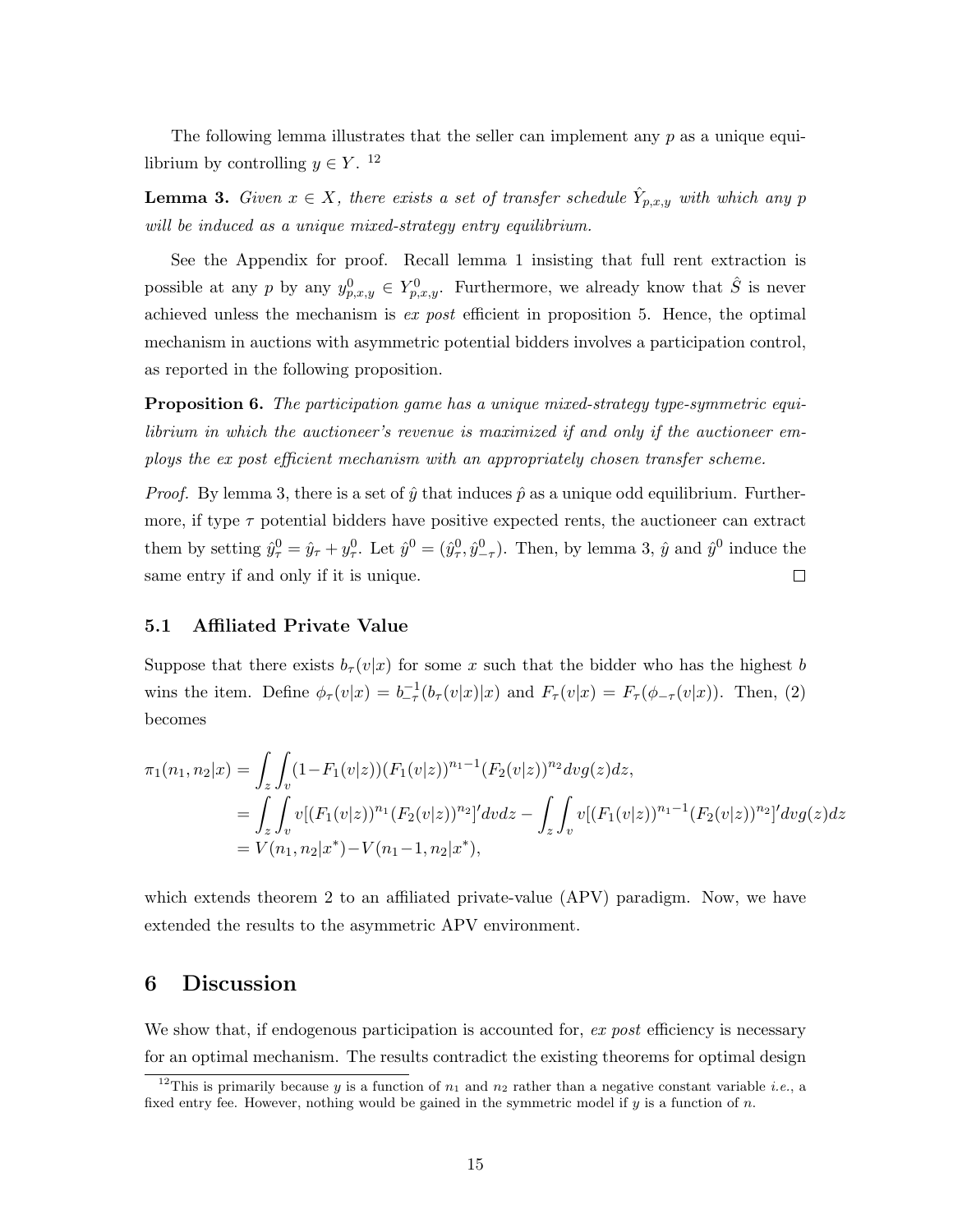with a fixed set of asymmetric bidders, which insist that ex post efficient mechanisms are not optimal (See Myerson (1981), McAfee and McMillan (1989), and Bulow and Roberts (1989)). Our model illustrates that the costs of introducing a distortive assignment rule for rent extraction always outweigh the benefits due to a serious inefficiency in participation.

Proposition 6 also impacts the ranking theorems with IPV asymmetric auctions. Vickrey (1961) showed that there is no general ranking between first and second-price asymmetric auctions, if the number of bidders is exogenously determined.<sup>13</sup> Considering endogenous participation, we obtain a clear ranking. Second-price mechanisms always dominate first-price mechanisms. In addition, Milgrom and Weber (1982) suggests that second-price mechanisms yield higher revenue than first-price ones if signals are affiliated. Therefore, our proposition about the superiority of second-price mechanisms still holds in the case of asymmetric APV environments.

The proposition in which efficient entry is a necessary condition for optimal outcome is also referred to in Levin and Smith  $(1994).<sup>14</sup>$  They address the issue that when more potential bidders exceed the point of transition between pure- and mixed-entry strategies, the result is a waste of social welfare.<sup>15</sup> Our approach is a non-trivial extension from Levin and Smith (1994), since we provide a generalized scheme that makes it possible to evaluate revenue across equilibria with asymmetric potential bidders.

For ways of promoting competition in asymmetric auctions with participation, our analysis relates to Ayres and Cramton (1996) and Gilbert and Klemperer (2000). Motivated by auctioneers' concern about insufficient competition among well-qualified bidders, their studies explore whether subsidizing weak buyers through a distortive allocation rule increases revenue. Both conclude that promoting entry by weak buyers will enhance revenue. Since an even equilibrium is a saddle point on  $S(\cdot|x^*)$ , the change of an allocation

$$
\begin{cases} S(p|x^*,N_\mathrm{1},N_2)-S(p|x^*,N_\mathrm{1}-1,N_2)=p_1\cdot\sum_{n_1=0}^{N_1-1}\sum_{n_2=0}^{N_2}P_{n_1p_2}^{N_1-1,N_2}\left[V(n_1+1,n_2|\cdot)-V(n_1,n_2|\cdot)\right]-p_1\cdot c_1\\ S(p|x^*,N_\mathrm{1},N_2)-S(p|x^*,N_\mathrm{1},N_2-1)=p_2\cdot\sum_{n_1=0}^{N_1-1}\sum_{n_2=0}^{N_2-1}P_{n_1p_2}^{N_1,N_2-1}\left[V(n_1,n_2+1|\cdot)-V(n_1,n_2|\cdot)\right]-p_2\cdot c_2. \end{cases}
$$

 $13$ The existence of an equilibrium bidding function in asymmetric first-price auctions with a fixed number of bidders is shown by Lebrun (1999). In general, weak bidders would bid more aggressively than strong bidders in the first-price auction, resulting in ex post inefficient allocation. See Maskin and Riley (2000).

 $14\text{Ye}$  (2004) also shows the advantage of asymmetric equilibrium by using Jensen's inequality. However, the results are crucially dependent upon the assumption that potential bidders are ex ante identical.

<sup>&</sup>lt;sup>15</sup>This argument is true without a symmetry assumption if the mechanisms are  $ex$  post efficient. Since  $S(p_1, p_2 | x, N_1, N_2) = \sum_{n_1=0}^{N_1-1} \sum_{n_2=0}^{N_2} P_{\hat{n},p}^{N_1-1,N_2}[p_1 \cdot V(n_1+1,n_2 | x) + (1-p_1) \cdot V(n_1,n_2 | x)]$  $N_1p_1c_1 - N_2p_2c_2 = \sum_{n_1=0}^{N_1} \sum_{n_2=0}^{N_2-1} P_{n,p}^{N_1,N_2-1}[p_2\cdot V(n_1,n_2+1|x) + (1-p_2)\cdot V(n_1,n_2|x)] - N_1p_1c_1 - N_2p_2c_2$  $S(p_1, p_2 | x, N_1-1, N_2) = \sum_{n_1=0}^{N_1-1} \sum_{n_2=0}^{N_2} P_{\hat{n},p}^{N_1,N_2-1} V(n_1, n_2 | x) - (N_1-1)p_1c_1 - N_2p_2c_2 \text{ and } S(p_1, p_2 | x, N_1, N_2 1) =$  $\sum_{n_1=0}^{N_1}\sum_{n_2=0}^{N_2-1}P_{\hat{n},p}^{N_1,N_2-1}V(n_1,n_2|x)-N_1p_1c_1-(N_2-1)p_2c_2$  for any  $p_1, p_2$ , and x, we have

If  $x = x^*$ , then, by theorem 2, both are equal to zero. This indicates that, if a potential bidder, regardless of its type, is eliminated and the remaining potential bidders still use  $p$ , then social welfare is unchanged. If the remaining potential bidders choose  $p'$  according to their new best response, which accounts one fewer potential bidders, then, social surplus increases by construction.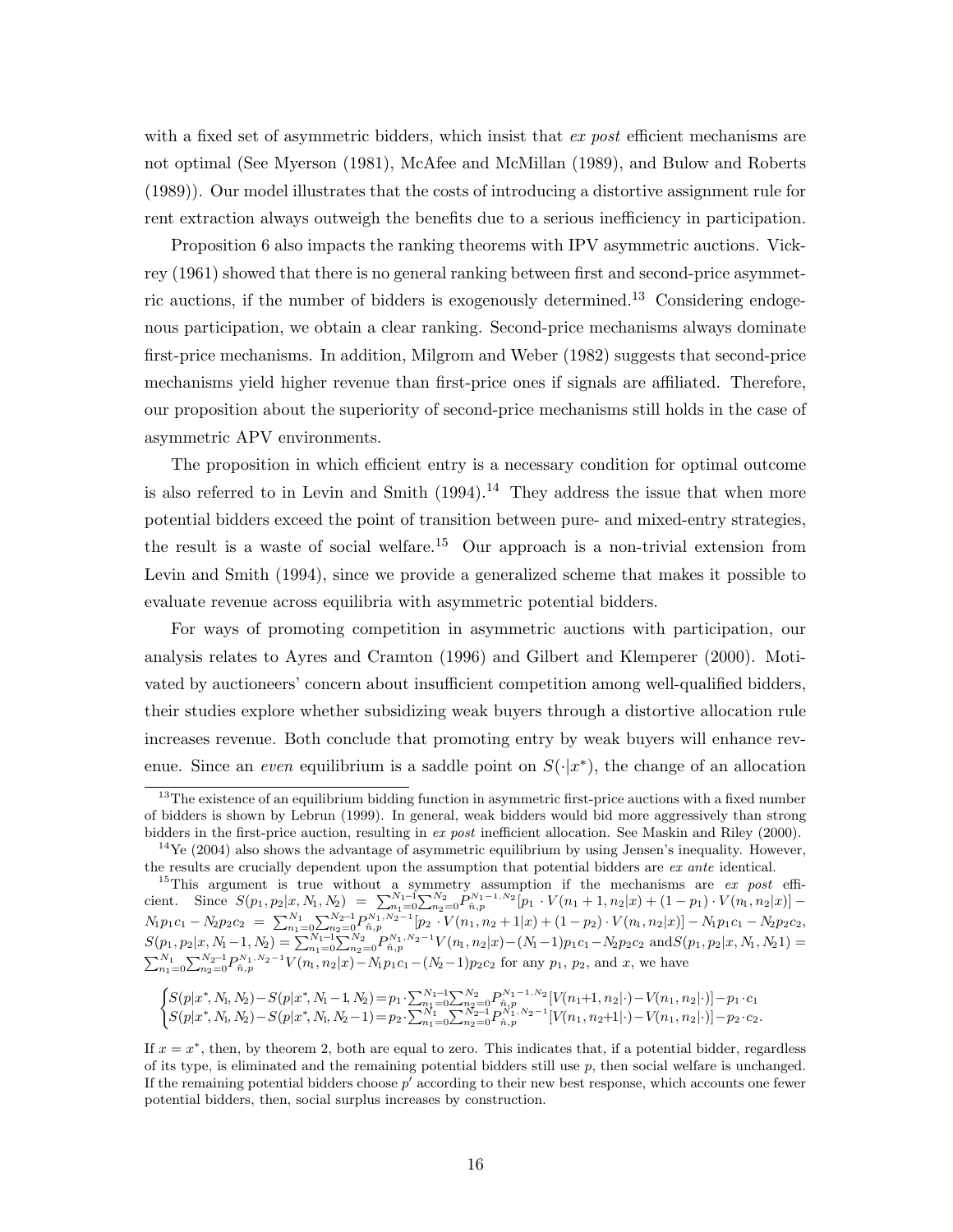rule from  $x^*$  to some  $x'$  may induce another p, which creates greater S despite some efficiency loss in allocation. However, our study suggests that the outcome is sub-optimal. The first best outcome is achieved only through an ex post efficient allocation with a pure transfer.

A transfer may often be seen in the real-world procurement auction as the requirement for a higher financial guarantee for bidders. It is costly for bidders but beneficial to the auctioneer by reducing the risk of facing default. Government spending for improving small business access can also be considered to be a transfer. An important aspect of participation control, which includes an implicit one, is that any change in participation from the optimal equilibrium results in both efficiency loss due to coordination costs and fluctuation in participation.

## 7 Conclusion

Over the past decade, the model of auctions with endogenous participation has provided a striking result, namely, that both efficiency and revenue maximization can be achieved simultaneously. Despite the contribution of endogenous participation models, they depend heavily on the assumption that the potential bidders are ex ante the same. Little progress has been made in the theory of auction with asymmetric endogenous entry.

The relaxation of symmetric assumption is not a trivial extension from the existing symmetric model. First, with symmetric bidders, optimal design problems boil down to the optimal choice of a reservation price, as investigated in Riley and Samuelson (1981). Introducing asymmetry, the optimal design problem becomes more complicated. As discovered in Myerson (1981), the appropriately chosen distortive mechanisms enhance revenue. This proposition, however, absolutely ignores the effects of a potential bidder's participation. Accounting for the rational decision of a potential bidder's participation, any rent extraction by distortive allocation causes inefficient entry, and, hence, simple auctions are optimal. The results provide a new interpretation for the widespread use of simple auctions.

Second, the endogenous entry model becomes applicable to a more general environment. In procurement auctions for international projects, for example, a number of contractors randomly participate. Based on the fact that traveling costs as well as currency values differ from country to country, it is impossible to suppose that all potential bidders are ex ante the same. Almost all empirical models for auctions with endogenous participation, so far, have been based on the symmetric assumption (e.g. Li and Zheng (2006)). We hope that our model contributes to the enrichment of the empirical analysis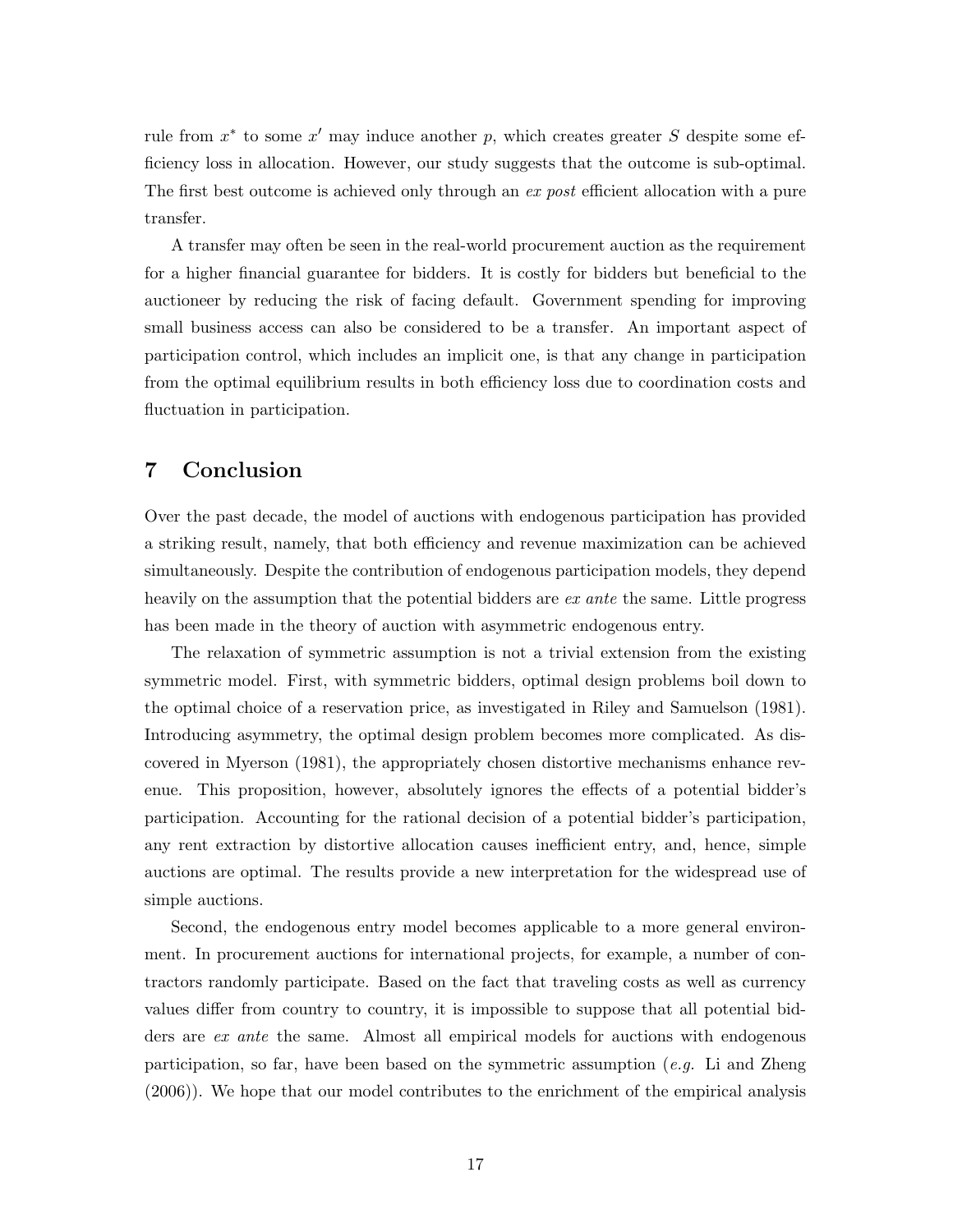for auctions with endogenous participation.

# Appendix

#### Proof for Proposition 1

Define  $H_{\tau}(p_{-\tau}|\cdot): [0,1] \to [0,1]$  as the solution of (4) for  $p_{\tau}$ . Since  $U_{\tau}^{i}$  is decreasing in p, we have  $p'_{-\tau} \leq p''_{-\tau} \leq p'''_{-\tau}$ , where  $p'_{\tau} \in \{p_{-\tau} | U^i_{\tau}(1, p_{-\tau}|\cdot) > 0\}$ ,  $p''_{-\tau} \in [0, 1] \setminus \{p_{-\tau} | U^i_{\tau}(1, p_{-\tau}|\cdot) > 0\}$  $0\} \cup \{p_{-\tau}|U_{\tau}^i(0,p_{-\tau}|\cdot) < 0\}$ , and  $p_{-\tau}''' \in \{p_{-\tau}|U_{\tau}^i(0,p_{-\tau}|\cdot) < 0\}$ . Therefore,  $H_{\tau}$  can be described as

$$
H_{\tau}(p_{-\tau}|\cdot) = \begin{cases} 1 & \text{if } \{p_{-\tau}|U_{\tau}^{i}(1, p_{-\tau}|\cdot) > 0\} \\ 0 & \text{if } \{p_{-\tau}|U_{\tau}^{i}(0, p_{-\tau}|\cdot) < 0\} \\ \{p_{\tau}|U_{\tau}^{i}(p_{1}, p_{2}|\cdot) = 0\} & \text{otherwise.} \end{cases}
$$
(10)

Since  $(p_1^*, p_2^*)$  must satisfy (10), we have

$$
\begin{cases} H_1(p_2^* | x_1, y_1) = p_1^*, \\ H_2(p_1^* | x_2, y_2) = p_2^*.\end{cases}
$$

In other words, if we define  $H(p|\cdot) = \frac{\times}{\tau \in \{1,2\}} H_{\tau}(p_{-\tau}|\cdot)$ , a type-symmetric equilibrium  $p^* = (p_1^*, p_2^*)$  is a fixed point of H *i.e.*,  $p^* \in H(p^*|x, y)$ .

 $u_{\tau}(n|\cdot)$  is decreasing in n. Since n follows a binomial distribution,  $U_{\tau}$  is continuous. Hence, by (10),  $H_{\tau}(p_{-\tau}|\cdot)$  is continuous. For each  $\tau$  the set  $H_{\tau}(p_{-\tau})$  is nonempty and has a closed graph since  $H_{\tau}(\cdot)$  is continuous. Thus, by the fixed-point theorem, there exists at least one fixed point on  $H$ . A mixed-strategy equilibrium is a fixed point.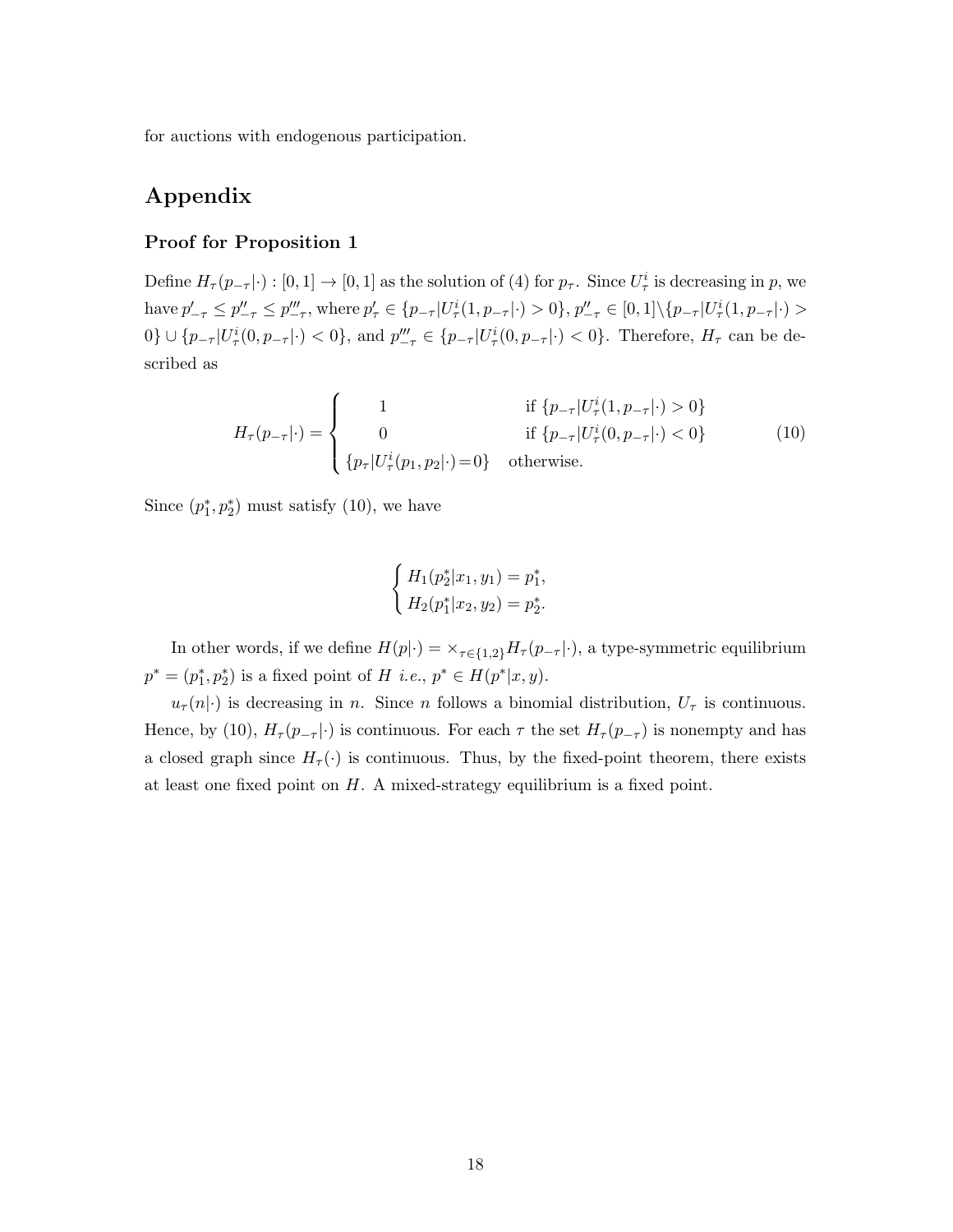#### Proof for Proposition 2

By the characteristic of binomial distribution, the following identities hold:

$$
\begin{cases}\n\sum_{\hat{n}_1=0}^{N_1-1} \sum_{\hat{n}_2=0}^{N_2} P_{\hat{n},p}^{N_1-1,N_2} u_1(\hat{n}_1+1, \hat{n}_2|\cdot) \\
= \sum_{\hat{n}_1=0}^{N_1-1} \sum_{\hat{n}_2=0}^{N_2-1} P_{\hat{n},p}^{N_1-1,N_2-1} [p_2 \cdot u_1(\hat{n}_1+1, \hat{n}_2+1|\cdot) + (1-p_2) \cdot u_1(\hat{n}_1+1, \hat{n}_2|\cdot)] \\
\sum_{\hat{n}_1=0}^{N_1} \sum_{\hat{n}_2=0}^{N_2-1} P_{\hat{n},p}^{N_1,N_2-1} u_2(\hat{n}_1, \hat{n}_2+1|\cdot) \\
= \sum_{\hat{n}_1=0}^{N_1-1} \sum_{\hat{n}_2=0}^{N_1-1} P_{\hat{n},p}^{N_1-1,N_2-1} [p_1 \cdot u_2(\hat{n}_1+1, \hat{n}_2+1|\cdot) + (1-p_1) \cdot u_2(\hat{n}_1, \hat{n}_2+1|\cdot)].\n\end{cases}
$$
\n(11)

If  $U_1 = U_2$ , then by monotonicity,

$$
p_2 \sum_{\hat{n}_1} \sum_{\hat{n}_2} P_{\hat{n}} u_1(\hat{n}_1 + 1, \hat{n}_2 + 1) + (1 - p_2) \sum_{\hat{n}_1} \sum_{\hat{n}_2} P_{\hat{n}} u_1(\hat{n}_1 + 1, \hat{n}_2)
$$
  

$$
\leq p_1 \sum_{\hat{n}_1} \sum_{\hat{n}_2} P_{\hat{n}} u_1(\hat{n}_1 + 1, \hat{n}_2 + 1) + (1 - p_1) \sum_{\hat{n}_1} \sum_{\hat{n}_2} P_{\hat{n}} u_1(\hat{n}_1 + 1, \hat{n}_2).
$$

Hence,  $(p_2 - p_1) \sum_{\hat{n}_1} \sum_{\hat{n}_2} P_{\hat{n}} u_1(\hat{n}_1 + 1, \hat{n}_2 + 1) \leq (p_2 - p_1) \sum_{\hat{n}_1} \sum_{\hat{n}_2} P_{\hat{n}} u_1(\hat{n}_1 + 1, \hat{n}_2)$ . Since, for any  $p_1$  and  $p_2$ ,  $\sum_{\hat{n}_1} \sum_{\hat{n}_2} P_{\hat{n}} u_1(\hat{n}_1 + 1, \hat{n}_2 + 1) - \sum_{\hat{n}_1} \sum_{\hat{n}_2} P_{\hat{n}} u_1(\hat{n}_1 + 1, \hat{n}_2) < 0$ , one must obtain  $p_2 \ge p_1$ . Equality holds if both  $u_1(n_1 + 1, n_2 + 1) = u_2(n_1 + 1, n_2 + 1)$  and  $u_1(n_1 + 1, n_2) = u_2(n_1, n_2 + 1)$  hold for all n.

#### Proof for Lemma 3

Suppose, by contradiction, that the set  $\hat{Y}$  is empty. Set  $y_1 = \tilde{y}_1$  such that  $u_1(n_1 + 1, n_2 +$  $1|x_1, \tilde{y}_1) - u_1(n_1 + 1, n_2|x_1, \tilde{y}_1) = 0$  and  $u_1(n_1 + 2, n_2|x_1, \tilde{y}_1) - u_1(n_1 + 1, n_2|x_1, \tilde{y}_1) > 0$ . Then,  $G_1(p|x_1, \tilde{y}_1) = 0$  for any p. Moreover, set  $y_2 = \tilde{y}_2$  such that  $u_2(n_1, n_2 + 2|x_2, \tilde{y}_2)$  –  $u_2(n_1, n_2 + 1|x_2, \tilde{y}_2) > 0$  and  $u_2(n_1 + 1, n_2 + 1|x_2, \tilde{y}_2) - u_2(n_1 + 1, n_2|x_2, \tilde{y}_2) = 0$ . Then,  $G_2(p|x_2, \tilde{y}_2) \rightarrow \infty$  for any p. Since  $G_1 < G_2$ ,  $\tilde{y} = (\tilde{y}_1, \tilde{y}_2) \in \hat{Y}$ , we have reached a contradiction. Thus  $\hat{Y}$  is nonempty.

Let  $\hat{y} \in \hat{Y}$ . Set  $y^0_\tau(p) = -U_\tau(p|x_\tau, \hat{y}_\tau)$  for some p. Then,  $U_\tau(p|x_\tau, \hat{y}_\tau + y^0_\tau(p)) = 0$  for any p. Since  $y_{\tau}^{0}(p)$  is constant for all  $n$ ,  $G_1(p|x_1, \hat{y}_1 + y_1^0) < G_2(p|x_2, \hat{y}_2 + y_2^0)$  for any x. Hence,  $\hat{y}(p) + y^0(p) \in \hat{Y}$ .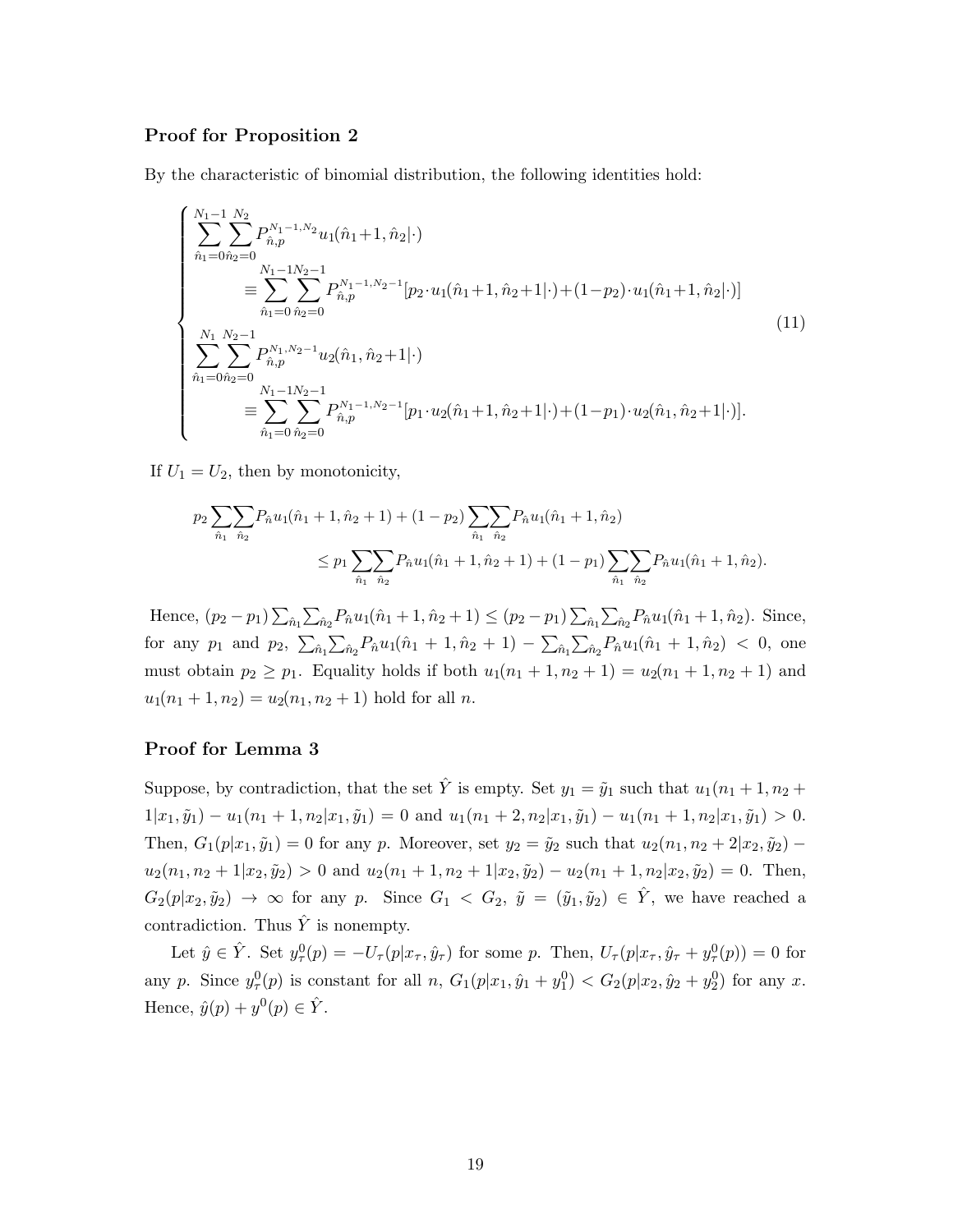#### Proof for Theorem 2

*Proof.* Suppose that there exists  $b_\tau(v|x)$  for some x such that the bidder who has the highest b wins the item. Define  $\phi_{\tau}(v|x) = b_{-\tau}^{-1}(b_{\tau}(v|x)|x)$  and  $\hat{F}_{\tau}(v|x) = F_{\tau}(\phi_{-\tau}(v|x)).$ Then, (2) becomes

$$
\pi_1(n_1, n_2|x) = \int_v (1 - F_1(v))(F_1(v))^{n_1 - 1} (\hat{F}_2(v|x))^{n_2} dv,
$$
  
\n
$$
= \int_v (F_1(v))^{n_1 - 1} (\hat{F}_2(v|x))^{n_2} dv - \int_v (F_1(v))^{n_1} (\hat{F}_2(v|x))^{n_2} dv,
$$
  
\n
$$
= \int_v v[(F_1(v))^{n_1} (\hat{F}_2(v|x))^{n_2}]' dv - \int_v v[(F_1(v))^{n_1 - 1} (\hat{F}_2(v|x))^{n_2}]' dv.
$$

where  $F_{\tau}(\cdot) = v_{\tau}^{-1}(\cdot)$  and  $f_{\tau}(\cdot) = F'_{\tau}(\cdot)$ . Integral by parts yields the last equality. Since  $\hat{F}_1(v|x) = F_1(\phi_2(v)), \ \hat{F}_1(\phi_1(v)) = F_1(\phi_2(\phi_1(v))) = F_1(v)$  and  $\phi_2(\phi_1(v)) = v_1(v)$ , letting  $\phi_1(v) = \hat{v}$ , it is possible to obtain

$$
\int v(F_1(v))^{n_1} [(\hat{F}_2(v|x))^{n_2}]^{\prime} dv = \int \phi_2(\phi_1(v)) \cdot [\hat{F}_1(\phi_1(v))]^{n_1} n_2 f_2(\phi_1(v)) (F_2(\phi_1(v)))^{n_2-1} \phi_1^{\prime}(v) dv
$$
  
= 
$$
\int_{\hat{v}} \phi_2(\hat{v}) \cdot [\hat{F}_1(\hat{v})]^{n_1} n_2 f_2(\phi_1(v)) (F_2(\phi_1(v)))^{n_2-1} d\hat{v}.
$$

Recall

$$
V(n_1-1, n_2|x) = \int v(n_1-1) f_1(v) (F_1(v))^{n_1-2} (\hat{F}_2(v|x))^{n_2} dv + \int v(\hat{F}_1(v|x))^{n_1-1} n_2 f_2(v) (F_2(v))^{n_2-1} dv
$$
  

$$
V(n_1, n_2|x) = \int v n_1 f_1(v) (F_1(v))^{n_1-1} (\hat{F}_2(v|x))^{n_2} dv + \int v(\hat{F}_1(v|x))^{n_1} n_2 f_2(v) (F_2(v))^{n_2-1} dv.
$$

Therefore,

$$
V(n_1, n_2|x) - V(n_1 - 1, n_2|x) + \int_v [\phi_2(v) - v][1 - \hat{F}_1(v|x)](\hat{F}_1(v|x))^{n_1 - 1}[(F_2(v))^{n_2}] \, dv = \pi_1(n_1, n_2|x).
$$

 $\phi_{\tau}(v) = v$  for any v under the ex post efficient mechanism. Therefore, the third term on the left-hand side vanishes if  $x = x^*$ . Clearly, the term is typically non-zero for any  $x \subset X \backslash \{x^*\}.$  $\Box$ 

#### Proof for Lemma 2

Since  $\partial^2 S(p|x^*,\cdot)/\partial p^2 < 0$ , the first-order principle minor of the Hessian on  $S(p|\cdot)$  is negative.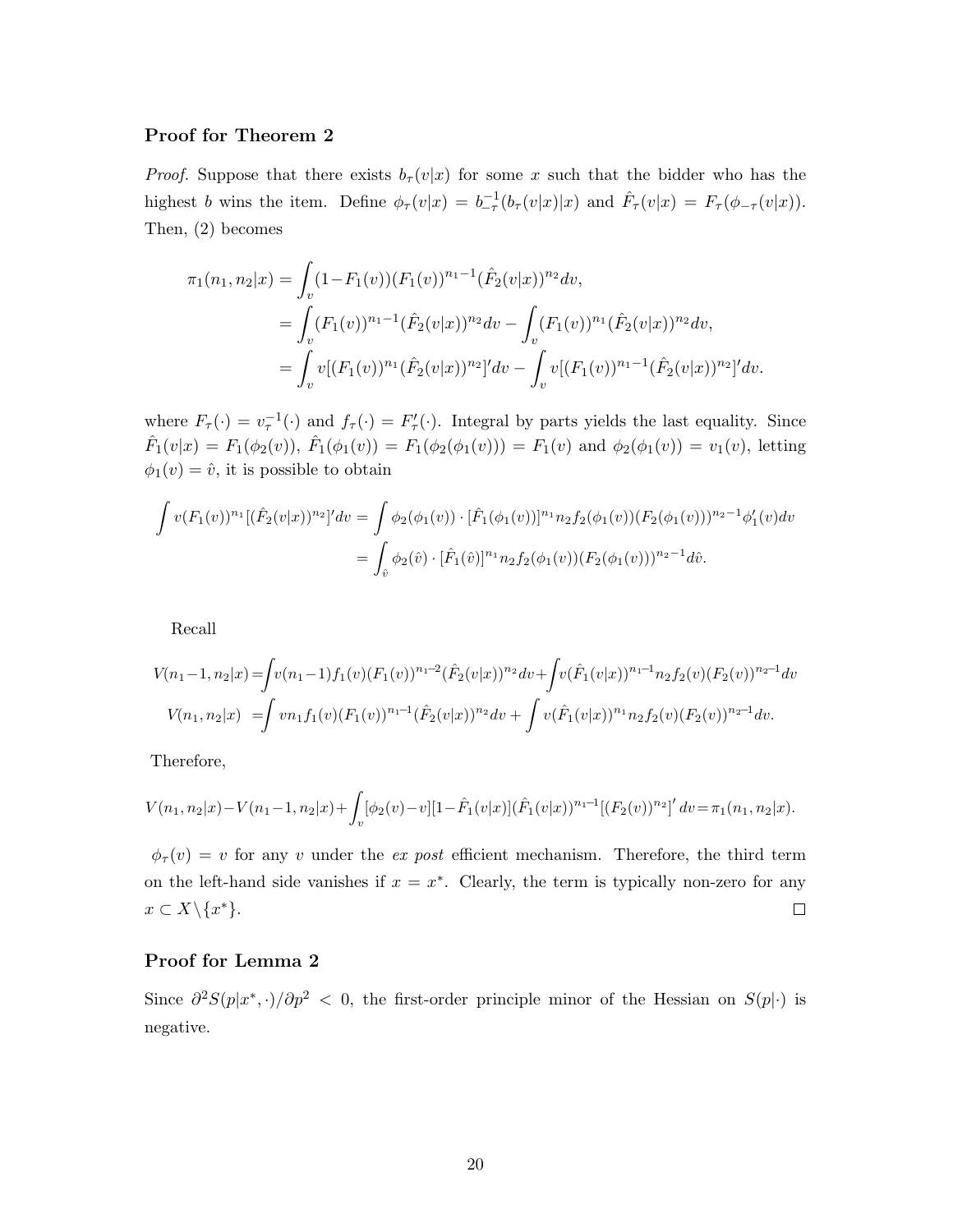Take the second-order derivative on S.

$$
\frac{\partial^2 S(p|\cdot)}{\partial p_1^2} = N_1(N_1 - 1) \cdot \sum_{\hat{n}_1=0}^{N_1-2} \sum_{\hat{n}_2=0}^{N_2} P_{\hat{n},p}^{N_1-2,N_2} [V(n_1+2, n_2|\cdot) - 2V(n_1+1, n_2|\cdot) + V(n_1, n_2|\cdot)]
$$
  

$$
\frac{\partial^2 S(p|\cdot)}{\partial p_1 \partial p_2} = N_1 N_2 \cdot \sum_{\hat{n}_1=0}^{N_1-1} \sum_{\hat{n}_2=0}^{N_2-1} P_{\hat{n},p}^{N_1-1,N_2-1} [V(n_1+1, n_2+1|\cdot) - V(n_1, n_2+1|\cdot)
$$

$$
-V(n_1+1, n_2|\cdot) + V(n_1, n_2|\cdot)]
$$

$$
\frac{\partial^2 S(p|\cdot)}{\partial p_2^2} = N_2(N_2-1) \cdot \sum_{\hat{n}_1=0}^{N_1} \sum_{\hat{n}_2=0}^{N_2-2} P_{\hat{n},p}^{N_1,N_2-2} [V(n_1, n_2+2|\cdot) - 2V(n_1, n_2+1|\cdot) + V(n_1, n_2|\cdot)]
$$

The second-order principal minor of the Hessian on  $S(p_1, p_2|\cdot)$ , which is given as  $(N_1 1) (N_2-1) \cdot \sum_{\hat{n}_1=0}^{N_1-2} \sum_{\hat{n}_2=0}^{N_2} P_{\hat{n},p}^{N_1-2,N_2} [\pi_1(n_1,n_2+2|x) - \pi_1(n_1,n_2+1|x)] \cdot \sum_{\hat{n}_1=0}^{N_1} \sum_{\hat{n}_2=0}^{N_2-2} P_{\hat{n},p}^{N_1,N_2-2} [\pi_2(n_1+2|x)]$  $2, n_2|x) - \pi_2(n_1+1, n_2|x)] - N_1N_2 \cdot \sum_{\hat{n}_1=0}^{N_1-1}\sum_{\hat{n}_2=0}^{N_2-1}P_{\hat{n},p}^{N_1-1,N_2-1}[\pi_1(n_1, n_2+1|x) - \pi_1(n_1, n_2|x)]$  $\sum_{\hat{n}_1=0}^{N_1-1} \sum_{\hat{n}_2=0}^{N_2-1} P_{\hat{n},p}^{N_1-1,N_2-1} [\pi_2(n_1+1,n_2|x)-\pi_2(n_1,n_2|x)]$  by Lemma 2, is positive if and only if  $G_1(p|\cdot)-G_2(p|\cdot) > 0$ . Hence, the even equilibrium is a saddle point. Finally, we show that  $S(p_1, p_2 | x^*, U_1(p_1, p_2) = 0)$  is increasing in  $p_1$  if and only if  $U_1(p_1, p_2 | x^*) > U_2(p_1, p_2 | x^*)$ . Suppose, by contradiction, that there exist  $p'_1$  and  $p'_2$  such that  $S(p'_1, p'_2|x^*)|_{A_1=0}$  is decreasing in  $p_1$ . Since  $U_2(\cdot)$  is continuous in  $p_2$ , there exists some  $p_2'' < p_2'$  such that  $U_2(p_1', p_2'') = 0$ . By (8),  $S(p'_1, p''_2 | x^*) > S(p'_1, p_2 | x^*)$  for any  $p_2$ . Therefore,  $S(p'_1, p''_2 | x^*) > S(p'_1, p'_2 | x^*)$ . Since  $U_1(\cdot)$  is continuous in  $p_1$ , there exists  $p'' > p'$  such that  $U_1(p''_1, p''_2) = 0$ . By (8),  $S(p''_1, p''_2 | x^*) > S(p_1, p''_2 | x^*)$  for any  $p_1$ . Therefore,  $S(p''_1, p''_2 | x^*) > S(p'_1, p''_2 | x^*)$ . Hence,  $S(p''_1, p''_2 | x^*) > S(p'_1, p'_2 | x^*)$ , which leads to contradiction.

### References

- Athey, Susan and Philip A. Haile, "Empirical Models of Auctions," Levine's Bibliography 122247000000001045, UCLA Department of Economics March 2006.
- Ayres, Ian and Peter Cramton, "Deficit Reduction Through Diversity: How Affirmative Action at the FCC Increased Auction Competition," Technical Report 1996.
- Bulow, Jeremy and John Roberts, "The Simple Economics of Optimal Auctions," Journal of Political Economy, October 1989, 97 (5), 1060–90.
- Engelbrecht-Wiggans, Richard, "Optimal Auctions Revisited," Games and Economic Behavior, April 1993, 5 (2), 227–239.
- Gilbert, Richard J. and Paul Klemperer, "An Equilibrium Theory of Rationing," RAND Journal of Economics, Spring 2000, 31 (1), 1–21.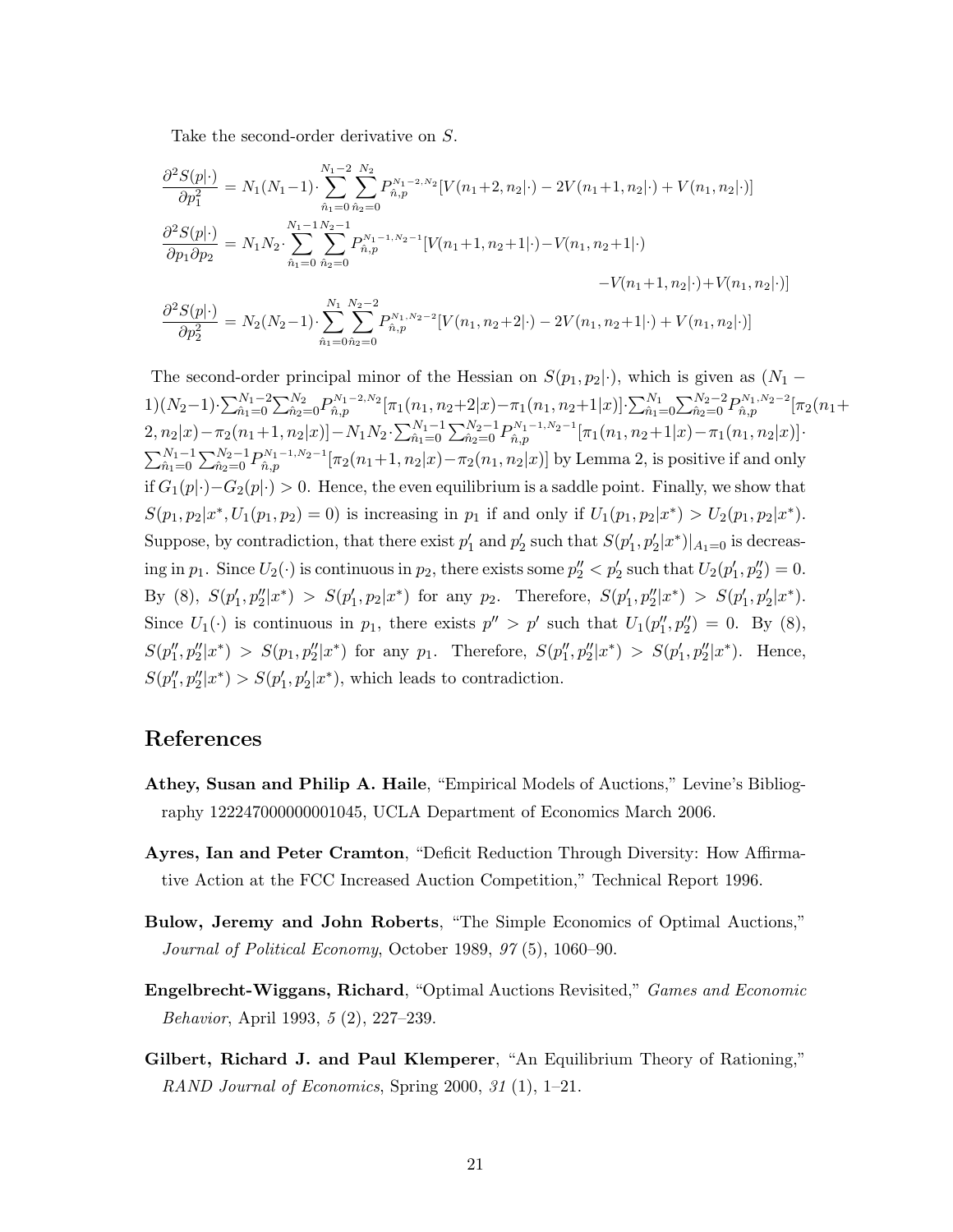- Kjerstad, Egil and Steinar Vagstad, "Procurement auctions with entry of bidders," International Journal of Industrial Organization, December 2000, 18 (8), 1243–1257.
- Lebrun, Bernard, "First Price Auctions in the Asymmetric N Bidder Case," International Economic Review, February 1999,  $40(1)$ , 125–42.
- Levin, Dan and James L Smith, "Equilibrium in Auctions with Entry," American Economic Review, June 1994, 84 (3), 585–99.
- Li, Tong and Xiaoyong Zheng, "Entry and competition effects in first-price auctions: theory and evidence from procurement auctions," CeMMAP working papers CWP13/06, Centre for Microdata Methods and Practice, Institute for Fiscal Studies August 2006.
- Maskin, Eric and John Riley, "Asymmetric Auctions," Review of Economic Studies, July 2000, 67 (3), 413–38.
- McAfee, R. Preston and John McMillan, "Auctions with entry," Economics Letters, 1987, 23 (4), 343–347.
- $\Box$  and  $\Box$ , "Government procurement and international trade," Journal of International Economics, May 1989, 26 (3-4), 291–308.
- Milgrom, Paul R and Robert J Weber, "A Theory of Auctions and Competitive Bidding," Econometrica, September 1982, 50 (5), 1089–1122.
- Myerson, Roger B, "Optimal auction design," Mathematics of Operations Research, 1981, 6 (1), 58–73.
- Pevnitskaya, Svetlana, "Endogenous Entry and Self-selection in Private Value Auctions: An Experimental Study," 2003. working paper,California Institute of Technology, Division of the Humanities and Social Sciences.
- , "Endogenous Entry in First-Price Private Value Auctions: the Self-Selection Effect," 2003. working paper,Ohio State University.
- Riley, John G and William F Samuelson, "Optimal Auctions," American Economic Review, June 1981, 71 (3), 381–92.
- Vickrey, William, "Counterspeculation, Auctions, and Competitive Sealed Tenders," Journal of Finance, Mar 1961, 16 (1), 8–37.